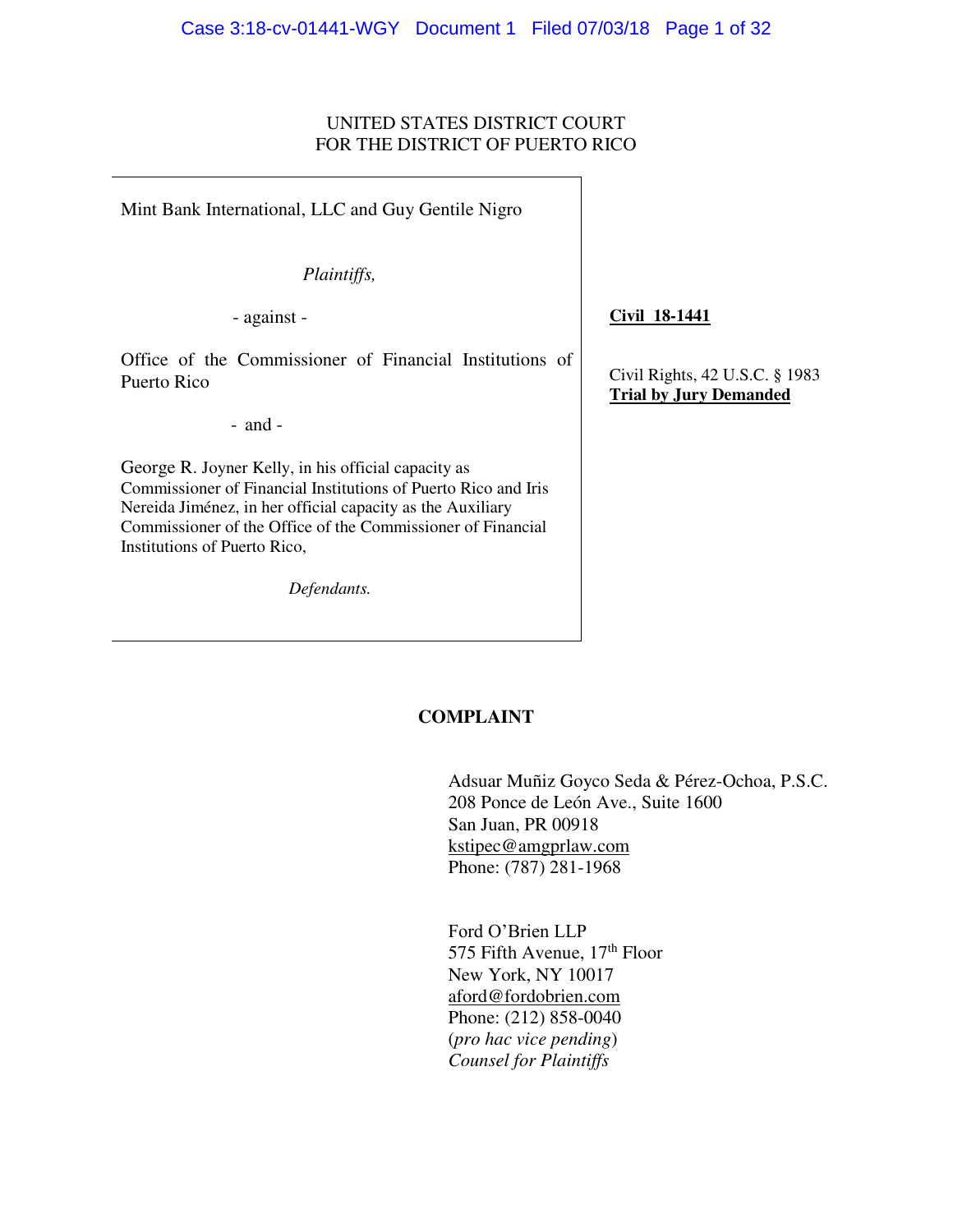#### Case 3:18-cv-01441-WGY Document 1 Filed 07/03/18 Page 2 of 32

#### TO THE HONORABLE COURT:

Plaintiffs allege and aver as follows:

### **NATURE OF THE CASE**

1. Mint Bank International, LLC ("Mint Bank") properly applied for a license to form an international financial entity in Puerto Rico by duly filing all required paperwork, submitting all documents requested in the application form and demonstrating that the financial institution would be sufficiently capitalized and managed by an indisputably qualified Director and qualified staff consisting of, eventually, hundreds of Puerto Rico citizens. The Office of the Commissioner of Financial Institutions of Puerto Rico ("OCFI") concluded that Mint Bank had satisfied all requirements as to "financial solvency, credit, and banking experience." Nevertheless, OCFI Commissioner George Joyner Kelly denied Mint Bank's application, not for lack of sufficient qualifications or any other substantive reason, but rather based primarily on (1) the Commission's finding that Mint Bank's Director and Chief Executive Officer, Guy Gentile Nigro, lacked "business integrity" because he made public political statements that were critical of the federal government and that the Commissioner disapproved of, and (2) because Gentile had previously been indicted on allegations of misconduct over a decade ago – an indictment which was dismissed on a motion to dismiss, and from which the government declined to appeal. The specific language that the Commission has highlighted as the reason for denying the application was a statement Gentile made to a reporter years ago that he dreamed of owning an expensive car with a license plate that said "Fuck You DOJ" and a twitter post that read "Fuck the DOJ." The Commission also denied Mint Bank's application because the Commission discovered a post on Gentile's Instagram page of a picture of Leonardo DiCaprio playing the part of Jordan Belfort in the movie the *Wolf of Wall Street* holding up a martini, smiling as if to say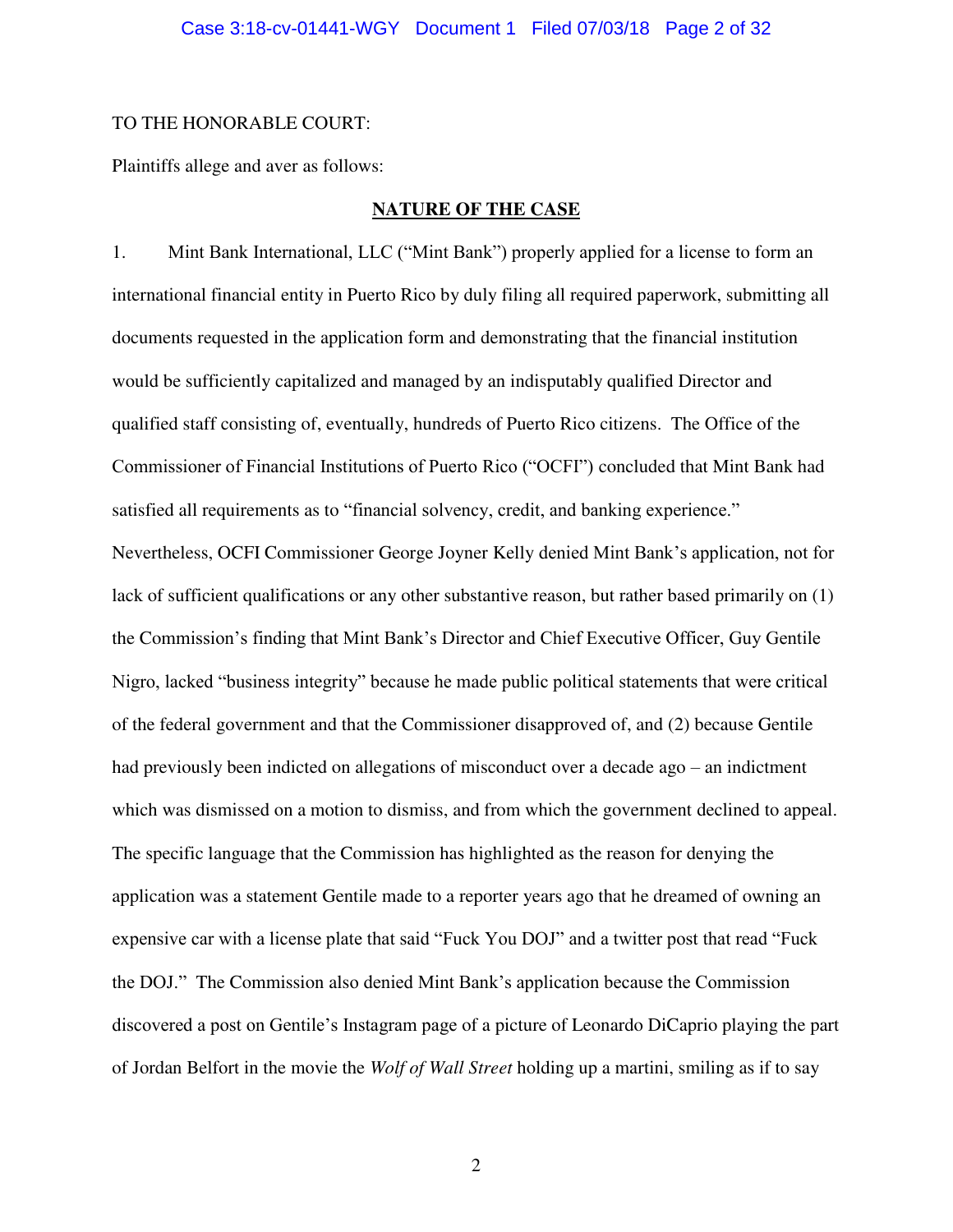### Case 3:18-cv-01441-WGY Document 1 Filed 07/03/18 Page 3 of 32

"cheers," but underneath the post reads "Fuck You All." Most egregiously, OCFI also denied Mint Bank's application, in part, on the finding that Gentile threatened to make public corruption that he learned about during his time cooperating with the Department of Justice ("DOJ") and the United States Securities and Exchange Commission ("SEC") after he learned that SEC staff members had made false statements to a federal judge. (The SEC later admitted to the judge that it had made the exact false statements that Gentile complained of and formed the basis of his statement). The denial of Mint Bank's application is a clear violation of Gentile's rights to freedom of expression and freedom of speech under the First Amendment of the United States Constitution and was intended to retaliate against Gentile for making public statements that were critical of the government. Penalizing a citizen – whether by criminal charges or by denying him the right to earn a living and livelihood by denying him a professional license – on account of expression through speech has been prohibited since 1971 when the Supreme Court in *Cohen v. California* ruled that citizens cannot be punished for wearing clothing displaying the words "Fuck the Draft." This was a clearly established right when OCFI and Commissioners George Joyner Kelly and Iris Nereida Jiménez violated it almost fifty years later.

2. This country was founded on the bedrock principle that speech cannot be penalized by the government, except in extremely limited circumstances not remotely implicated here. As the Supreme Court instructed in *Baumgartner:* "One of the prerogatives of American citizenship is the right to criticize public [officials] and measures – and that means not only informed and responsible criticism but the freedom to speak foolishly and without moderation." The Commission's actions in denying Mint Bank's license simply because they find Gentile's past statements "lewd," as they described them, are in clear violation of his constitutional rights and indeed in complete disregard of the fundamental principles this country was built upon.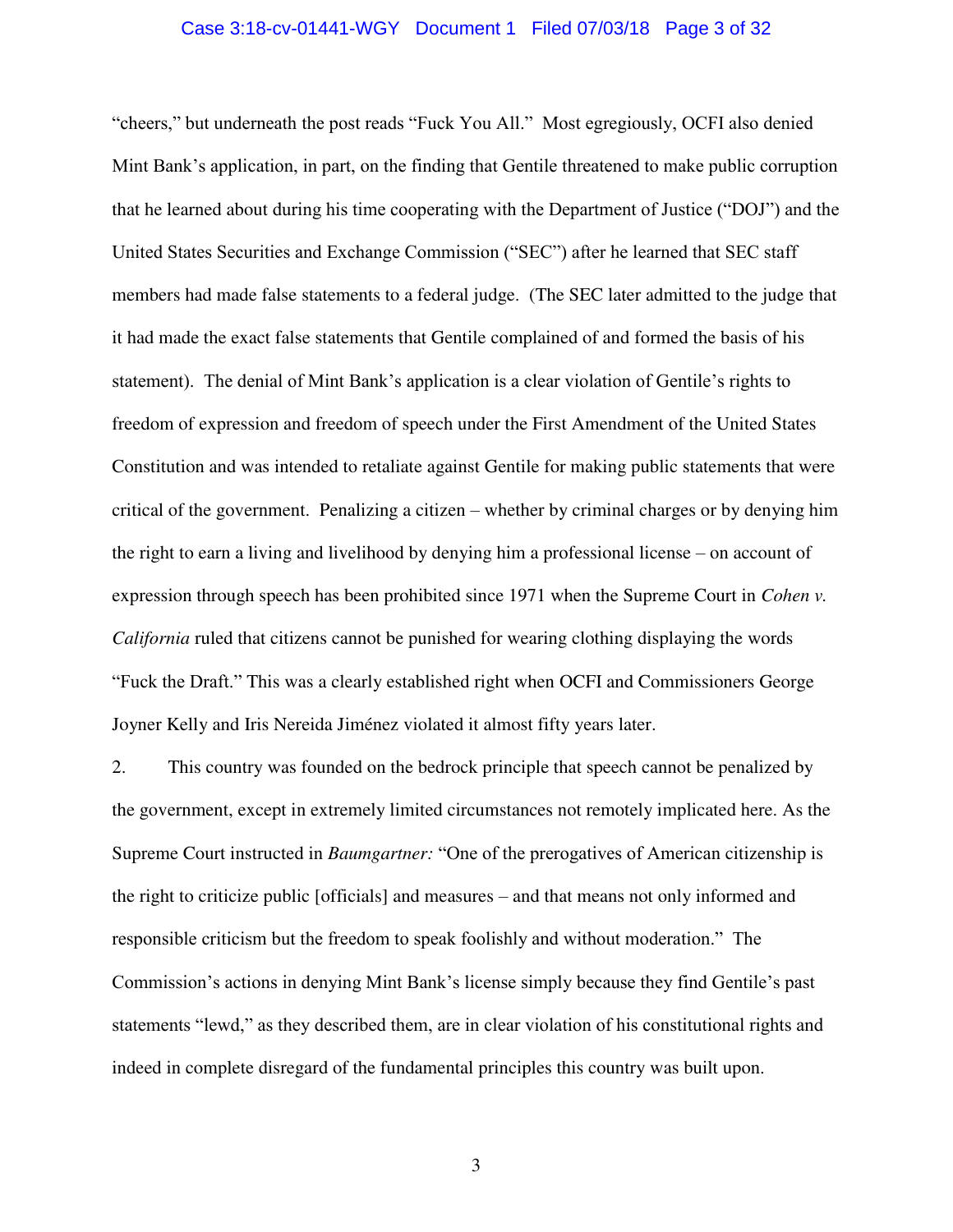#### Case 3:18-cv-01441-WGY Document 1 Filed 07/03/18 Page 4 of 32

Commissioner Joyner Kelly or any Commissioner at any federal or state agency is absolutely not permitted to impose his subjective ideas of lewd or unacceptable speech on an applicant and penalize him for use of such speech: The use of the word "fuck" in criticizing the government simply cannot contribute to the denial of any type of license in 2018. Yet it did here, and therefore that decision must be vacated and the license must be granted because there are no facts to support any legitimate reason for denying the application.

3. Under OCFI's interpretation of its scope of power, it may deny a citizen's right to an occupational license that he is otherwise indisputably entitled to if that citizen says something negative about the government. However, OCFI did not rest its denial merely on its disapproval of Gentile's speech and articulated attitude, but also on the fact that Gentile had previously been indicted on felony charges that were dismissed in their entirety on statute of limitations grounds. Gentile, of course, voluntarily and fully disclosed the existence of these stale charges and disclosed the particulars of the allegations in Mint Bank's application. While Supreme Court cases abound with instructional cases unambiguously stating that American citizens are innocent until proven guilty, OCFI has staked out a claim that unproven allegations – and specifically those that have been successfully defeated on a motion to dismiss – can still be used to demonstrate guilt and justify denying a license on account of the Commissioner's broad discretion because the allegation "taints" the defendant's reputation. Indeed, the second reason that OCFI gave for denying the Mint Bank application was simply because its Director, Gentile, was previously indicted. OCFI essentially ignored both Gentile's 20-year history in the industry which is devoid of a single customer complaint against him or a single finding of even the slightest misconduct, and *Taylor v. Kentucky*, the 1978 case in which the Supreme Court ruled that citizens have a clearly established right of being innocent until proven guilty. OCFI has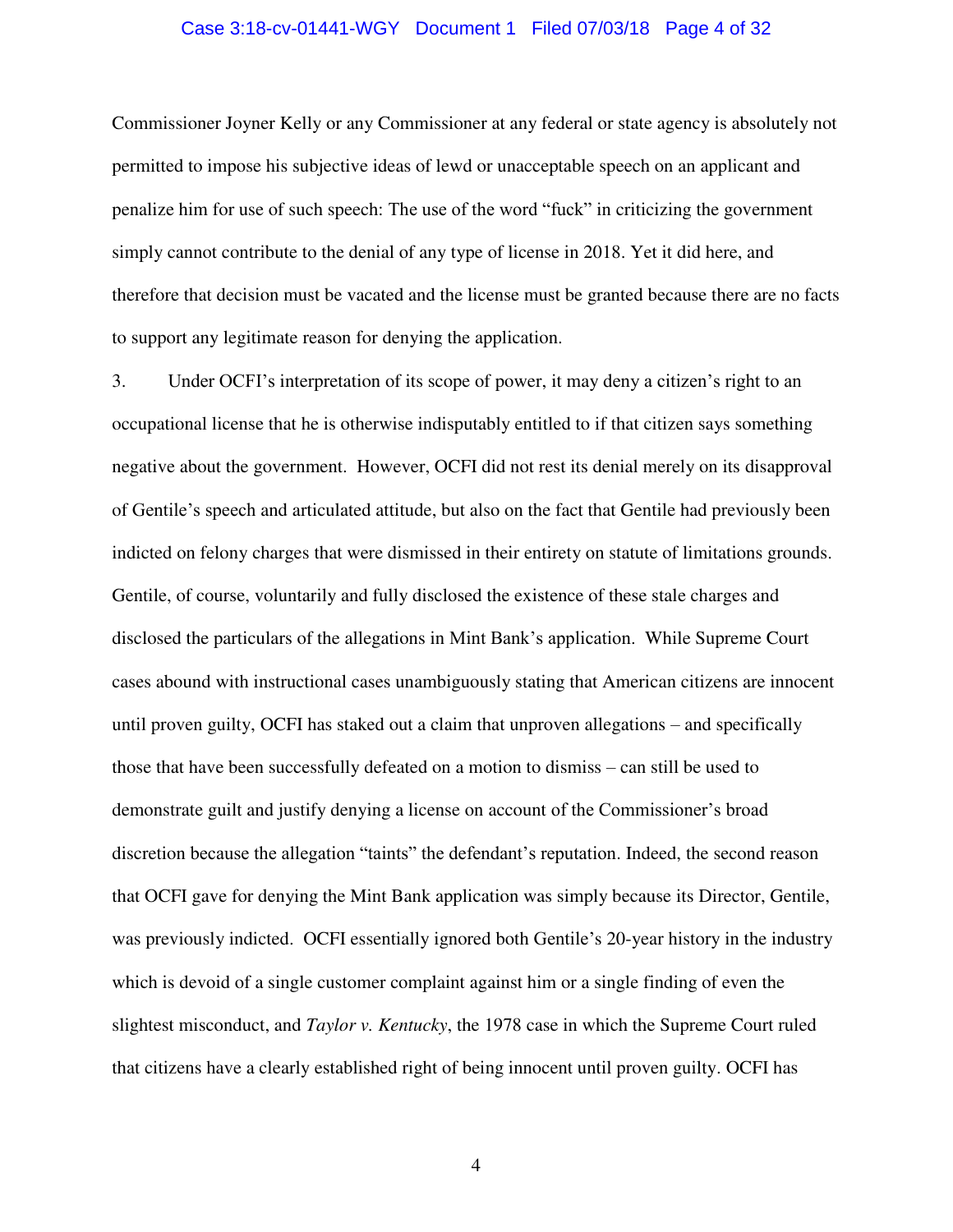#### Case 3:18-cv-01441-WGY Document 1 Filed 07/03/18 Page 5 of 32

taken the position that, if the government accuses a citizen of wrongdoing, that mere allegation, even if successfully defeated in a court of law, is sufficient to damage one's reputation beyond repair, and to provide justification to deny an application for an otherwise available professional license.

4. To repeat, OCFI has taken the position as an agency that if the government accuses a citizen of wrongdoing, whether that citizen engaged in the conduct or not is entirely beside the point; the mere allegations alone are sufficient to destroy one's reputation ("business integrity") to such an extent that thereafter that person can never receive a license to organize an international financial entity. In other words, accusation equals conviction with nothing else needed.

5. Such a finding is contrary to the clearly established protections afforded by the United States Constitution.

6. To be sure, the agency gave several other minor pretextual reasons for denying the license. But each of the reasons for denying Mint Bank's application for an international financial entity license, individually and collectively, constitute violations of Gentile's substantive due process rights under the Fourteenth Amendment because they bear no rational relation to Gentile's or Mint Bank's fitness to receive a banking license. Furthermore, the process was devoid of sufficient constitutional protections, permitting the denial to be made before any hearing or actual fact-finding, and providing an appeals process which only offers the applicant the opportunity to a "hearing" before the same individuals who denied the application. Consideration of each of the relevant factors as set forth in the application make clear that Mint Bank should have had its license granted. OCFI's decision to deny Mint Bank's license because its Director was previously indicted on decade-old conduct, but effectively cleared of all charges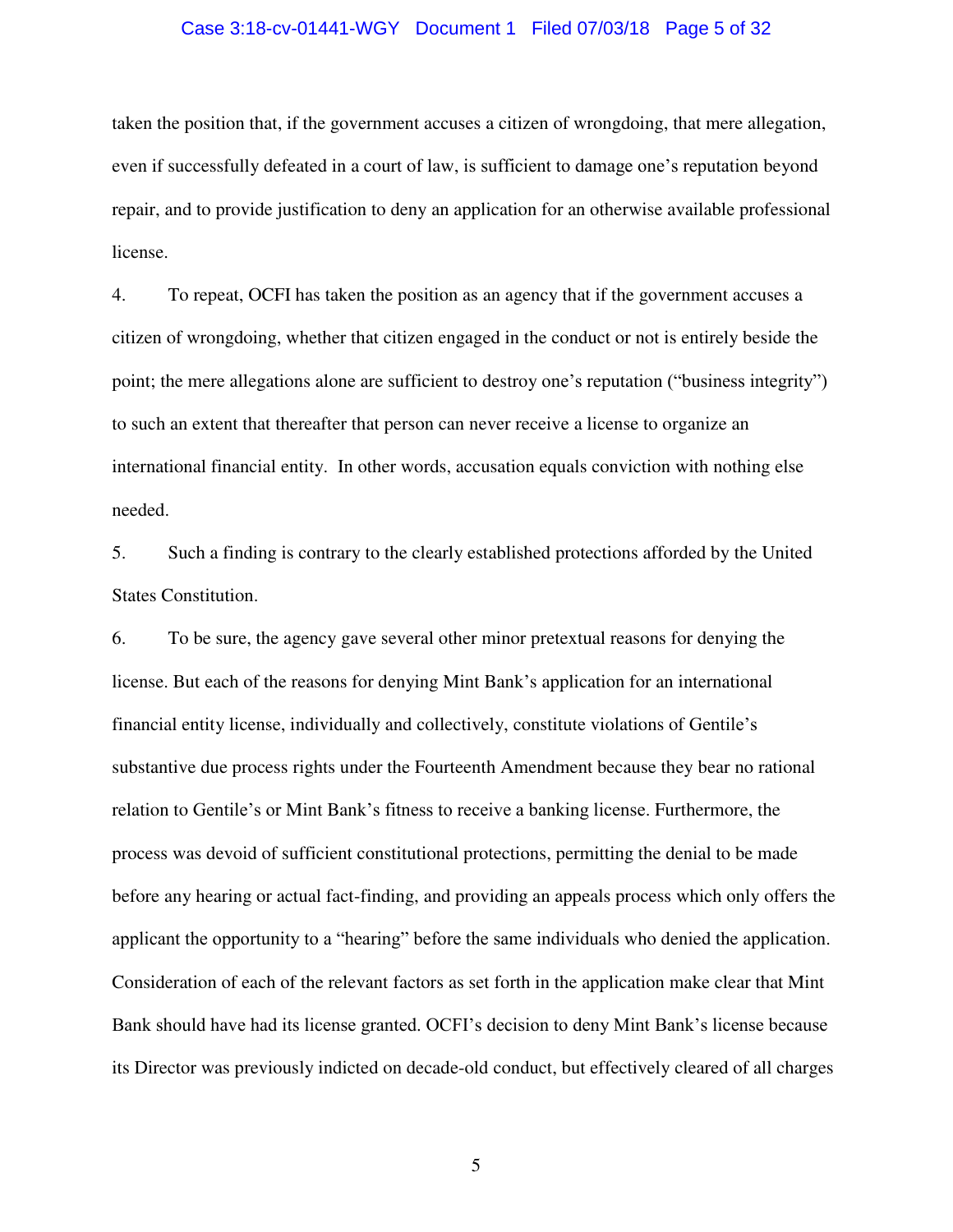#### Case 3:18-cv-01441-WGY Document 1 Filed 07/03/18 Page 6 of 32

of wrongdoing, shocks the conscience, because if mere government allegations destroys one's "business integrity," then there are no longer any due process safeguards to protect one from erroneous government allegations. Our nation was founded after overthrowing a system where one could not criticize the King and where, if the government made an accusation against a citizen, all rights and privileges were thereafter forfeited. OCFI's reasoning is rooted in antiquated, overthrown principles not permitted in America today.

7. OCFI's initial decision and Final Order also violate Gentile's substantive due process rights and are therefore void, and sections  $3086(c)(1)$  and  $3086(e)$  of the International Financial Entity ("IFE") Act and Article 6(2) of OCFI Regulation No. 5653, which provide OCFI the discretion to base its decision to grant or deny a license on unconstitutional grounds in violation of both the Fourteenth Amendment and the First Amendment, also violate the substantive due process guarantee of the Fourteenth Amendment, and should therefore be abrogated. Mint Bank should receive its international banking license because (1) it meets all statutory requirements, (2) it properly submitted an application providing all requested information, and (3) it satisfies all objective criteria for obtaining the license.

#### **Jurisdiction and Venue**

8. This Court has subject matter jurisdiction under 38 U.S.C. § 1331, which provides that "[t]he district courts shall have original jurisdiction of all civil actions arising under the Constitution, laws, or treaties of the United States." Gentile's claims assert his constitutional rights, which arise under the First and Fourteenth Amendments to the United States Constitution. 9. This Court also has subject matter jurisdiction under 42 U.S.C. § 1983, which provides that "[e]very person who, under color of any statute . . . of any State or Territory . . . subjects, or causes to be subjected, any citizen of the United States . . . to the deprivation of any rights,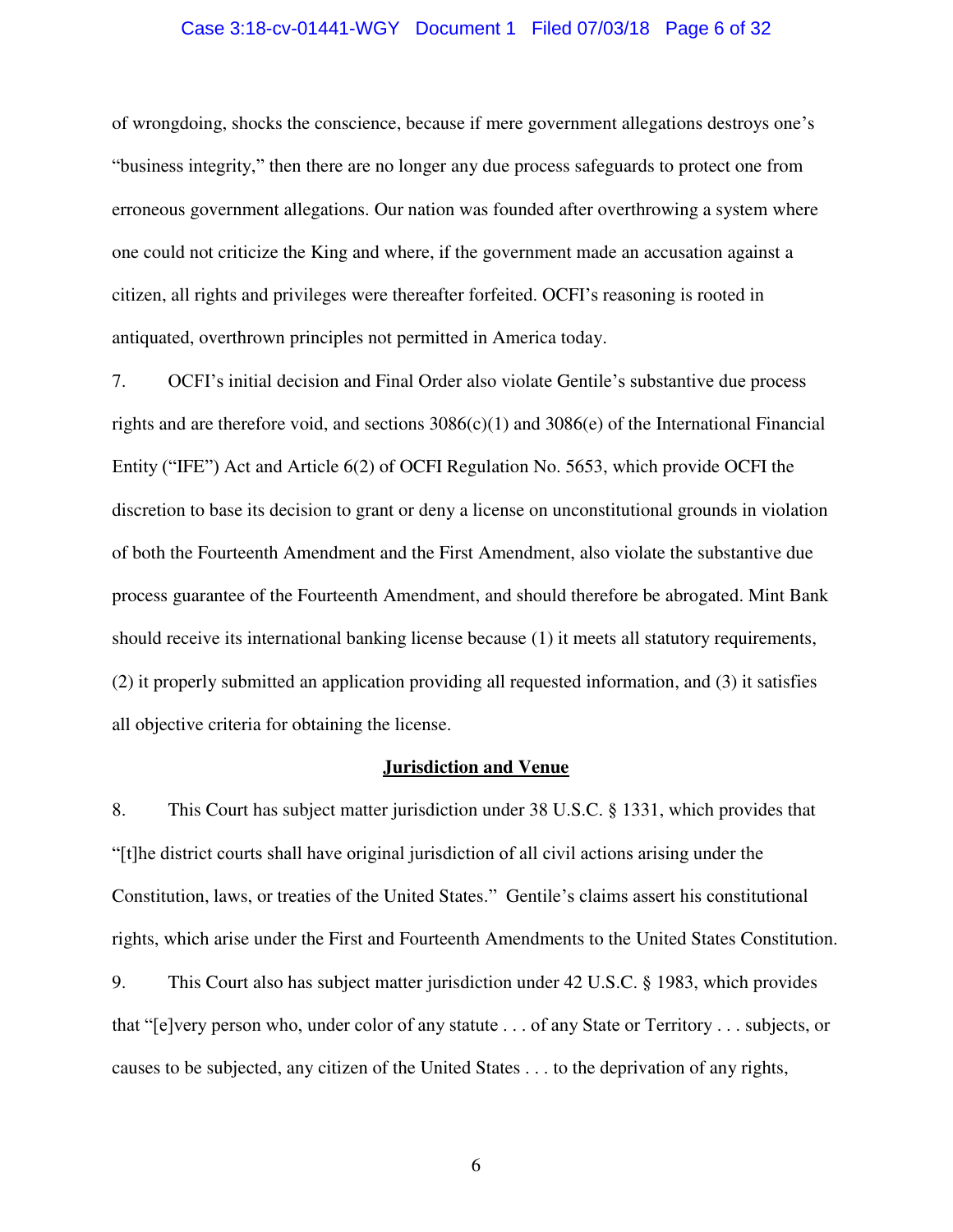#### Case 3:18-cv-01441-WGY Document 1 Filed 07/03/18 Page 7 of 32

privileges, or immunities secured by the Constitution and laws, shall be liable to the party injured in an action at law, suit in equity, or other proper proceeding for redress . . ."

10. Under 28 U.S.C. § 1391, venue is proper in a "judicial district in which any defendant resides, if all defendants are residents of the State in which the district is located." In this case, there are three defendants, the Office of the Commissioner of Financial Institutions of Puerto Rico, and two of its officials acting in their official capacity. All defendants are domiciled in the District of Puerto Rico.

#### **The Parties**

11. Plaintiff Guy Gentile is a citizen of the United States and was, at all times relevant to this Complaint, a resident of San Juan, Puerto Rico.

12. Plaintiff Mint Bank International, LLC is a limited liability company that Guy Gentile has sought to organize as an international financial entity under the laws of Puerto Rico.

13. Defendant, the Office of the Commissioner of Financial Institutions, is a Puerto Rican government entity with the mission to regulate and oversee Puerto Rico's financial system and is domiciled in San Juan, Puerto Rico.

14. Defendant George R. Joyner Kelly is the Commissioner at the Office of the Commissioner for Financial Institutions and is domiciled in San Juan, Puerto Rico.

15. Defendant Iris Nereida Jiménez is the Auxiliary Commissioner of the Office of the Commissioner of Financial Institutions of Puerto Rico and is domiciled in San Juan, Puerto Rico.

#### **Factual Background**

### Gentile's Personal History and Qualifications for a License

16. In January 1999, Gentile started an online trading firm called Mint Global Markets formerly known as Stock USA Execution Services, Inc. (speedtrader.com).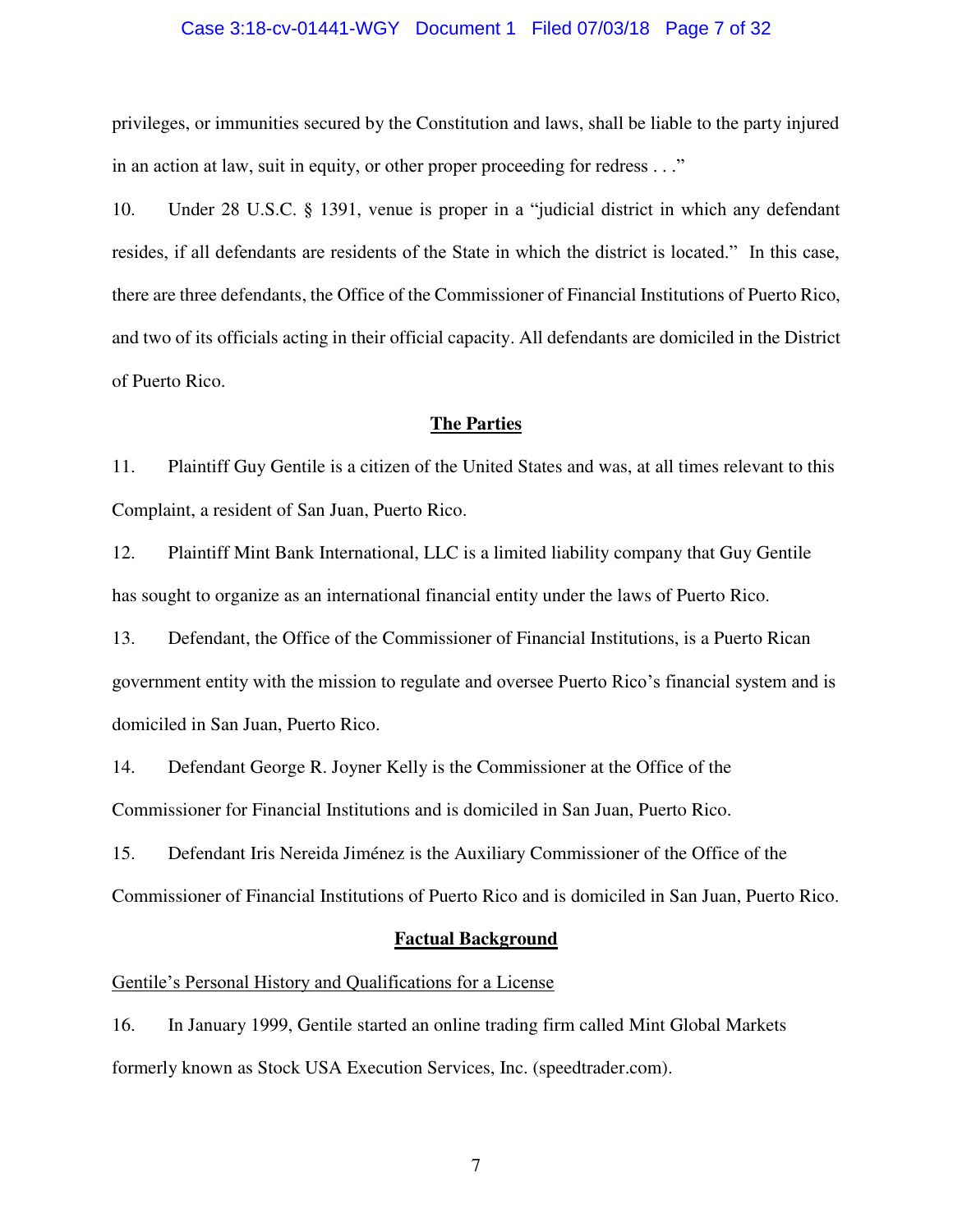#### Case 3:18-cv-01441-WGY Document 1 Filed 07/03/18 Page 8 of 32

17. Around the same time, Gentile obtained several broker licenses, including Series 7, 63, 24, 55, and 4 and obtained wavier for his Series 56 and 14 licenses. Mint Global Markets is registered with the Securities and Exchange Commission and maintains membership with exchanges such as NASDAQ. *Inc. Magazine* rated Mint Global Markets 621 on its list of the fastest growing private American companies in 2010. Mint Global Markets has also been rated by Barron Magazine as a top online trading firm four years in a row.

18. Ten years later, in 2009, Gentile founded ProTrade Securities, LLC, another SEC registered broker-dealer and member of the CBSX Stock Exchange and, from 2009 through 2011, he served as its managing member.

19. Two years later, in December 2011, he founded SureTrader now d/b/a MintBroker International, Ltd<sup>1</sup>, a Nassau, Bahamas-based broker dealer licensed by the Securities Commission of the Bahamas. MintBroker, which at one point had almost 75 employees, currently has over 50 employees, and has established itself in a short amount of time as one of the most well-respected and largest broker-dealers in the Bahamas.

20. Gentile serves as the Chief Executive Officer of MintBroker International, Ltd. (formerly known as Swiss America Securities, Ltd.) and thus engages in providing financial services. MintBroker was incorporated under the laws of the Commonwealth of The Bahamas as a limited liability company on September 10, 2008. MintBroker is registered as a broker-dealer Class II with the Securities Commission of The Bahamas. MintBroker engages in providing services and functions as a broker-dealer and securities investment advisor. The principal place of business is Suite #17 Elizabeth on Bay Plaza, Elizabeth Avenue and Bay Street, Nassau, Bahamas. Gentile

 $\overline{a}$ 

<sup>&</sup>lt;sup>1</sup> SureTrader d/b/a SureTrader.com is currently a division of Mint Broker International, Ltd, that provides on-line trading access for international equities traders.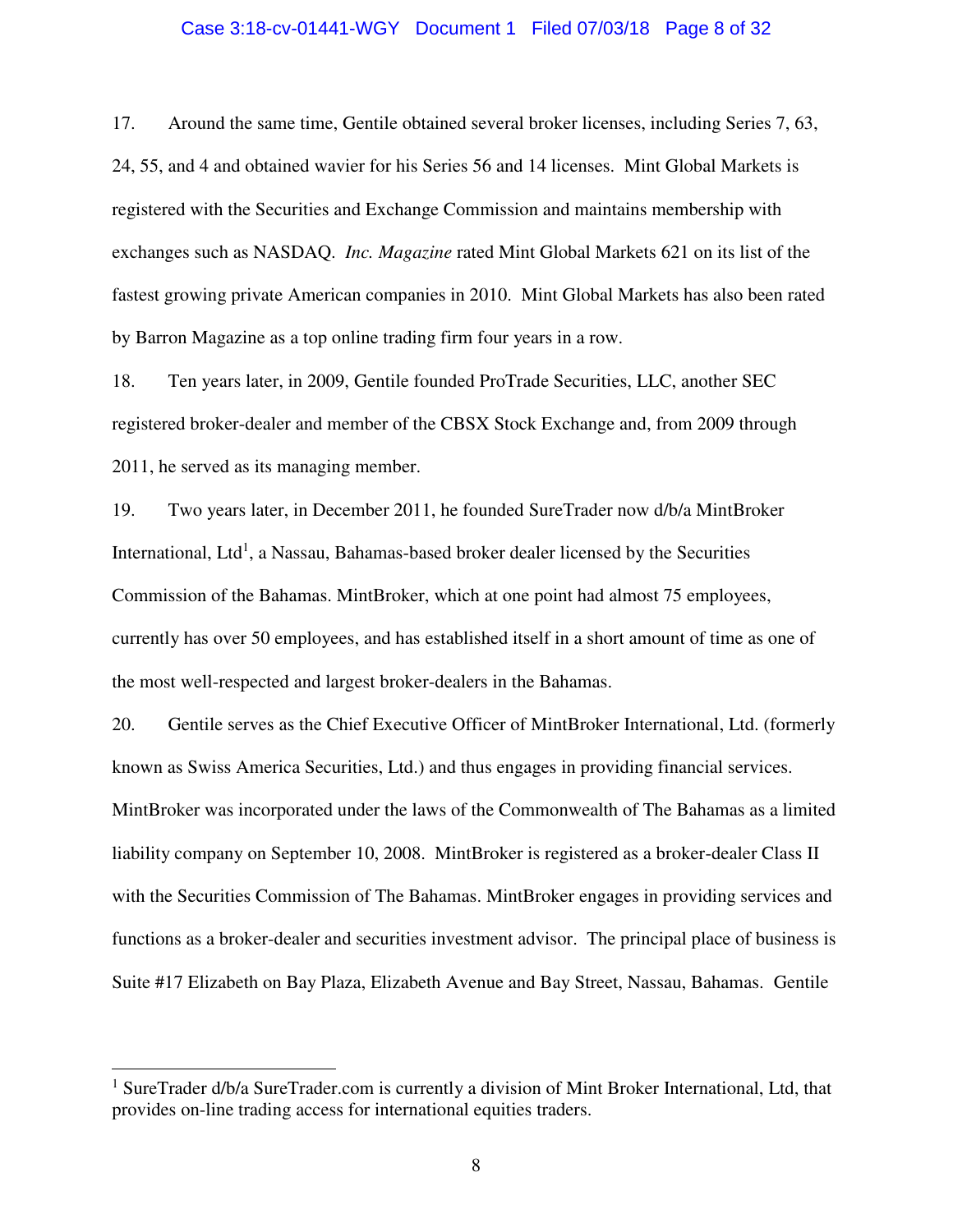#### Case 3:18-cv-01441-WGY Document 1 Filed 07/03/18 Page 9 of 32

has never received a single customer complaint related to his financial services (or any other) work.

21. Gentile is the current beneficial owner of a group of financial institutions located in the United States and other foreign countries ("Group"). The Group consists of MintBroker International, Limited in the Bahamas and its wholly-owned subsidiaries, MintBroker International Limited in U.K. The Group is involved in various areas of the financial markets including, but not limited to, holding accounts of clearing firms and maintaining custody of funds.

22. The SureTrader division of MintBroker has enjoyed significant success.

23. In less than a year of operation under Gentile's leadership, it reported more than 100,000 equity transactions. The success of the division prompted a major expansion to meet scaling demands and the division set to increase staff by two hundred percent (200%) during March 2012. By 2012, SureTrader was ranked among Barron's top online brokers.

24. In addition to his work in financial services, Gentile earned a degree in Criminal Justice from the University of Phoenix in 2013.

25. Gentile also completed the following courses: (1) a basic police leadership course from Online Police Academy, a program of the Police Protective Fund; (2) the Officer Safety, Security and Survival Course from the Online Police Academy; and (3) a Firefighter Survival course developed by the New York State Office of Fire Prevention and Control.

26. From 2013 through 2016, Gentile served as a Volunteer Firefighter for Putnam Valley Fire Department in his hometown of Putnam, New York.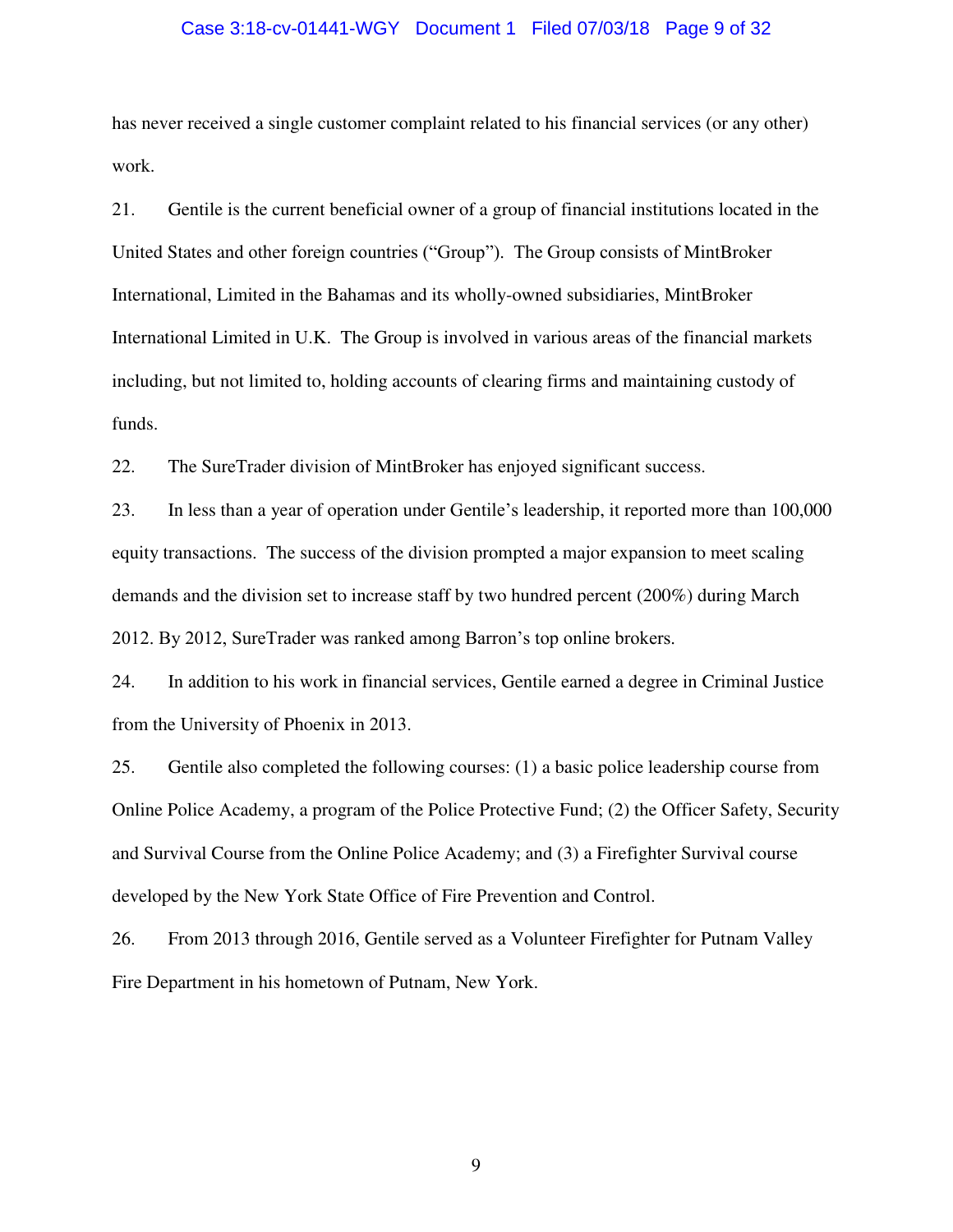#### Case 3:18-cv-01441-WGY Document 1 Filed 07/03/18 Page 10 of 32

27. Since 2013 to the present, Gentile has served as a trustee for the New York State Police PBA and also served as an advisor to the Putnam County Sheriff, Donald Smith, from 2012 through 2016.

28. In recognition of his efforts, Gentile was inducted in the Putnam County Sheriff's Honors Corps., which is an award that recognizes individuals and organizations for their efforts in making Putnam County a better place to live.

29. Gentile was also appointed as a trustee for the New York State Troopers PBA Signal 30 Benefit Fund and as an Officer for the U.S. Coast Guard Auxiliary.

#### Gentile Is Arrested and Cooperates with the DOJ and SEC for Three Years

30. In July 2012, when Gentile was traveling from the Bahamas to New York, he was arrested by Customs and Border protection agents upon disembarking from the plane in White Plains, New York, and interrogated by the FBI. As a result of this discussion, Gentile agreed to become an FBI and SEC cooperator, and his work began immediately. Gentile cooperated with the Department of Justice and the Securities and Exchange Commission pursuant to cooperation agreements from July 2012 through 2015.

31. Gentile's cooperation with the government came with a risk to his personal safety and the stressful burden of concealing his identity as a cooperator. During Gentile's period of cooperation, he worked practically full time for the United States Attorney's Office for the District of New Jersey, as well as the FBI and the SEC, including nights, weekends, and holidays. Gentile attended hundreds of meetings with targets of investigations, authored thousands of emails and texts to targets of investigations, made thousands of recorded phone calls to over twenty-five potential targets, subjects and witnesses, was appointed a Police Agent for the Royal Mounted Canadian Police, and attended scores of meetings with government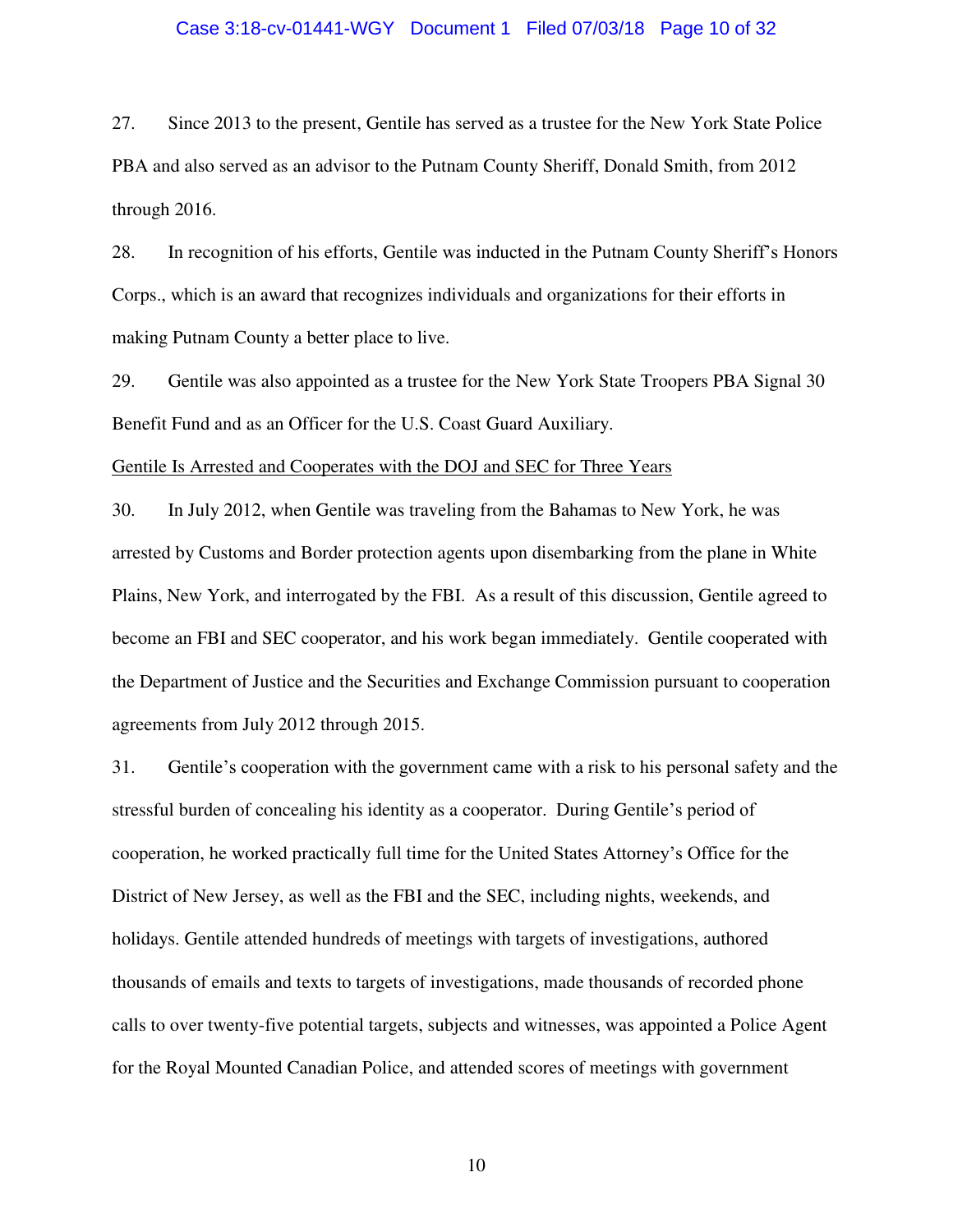#### Case 3:18-cv-01441-WGY Document 1 Filed 07/03/18 Page 11 of 32

officials that included the Securities and Exchange Commission, Southern District of New York prosecutors and FBI agents, and District of New Jersey prosecutors and FBI agents.

32. During Gentile's cooperation, he collected evidence against people that he already knew but also successfully collected evidence against people who he did not previously know, which led to the fruitful cooperation of numerous individuals. His cooperation has been publicly acknowledged by the government as unprecedented, having resulted in dozens of arrests and convictions, guilty pleas, numerous SEC complaints filed and tens of millions of dollars of civil fines and disgorgement.

33. Although Gentile spent three years as a hard-working cooperator for the federal government upon Department of Justice assurances that, if Gentile continued to cooperate, it would increase the likelihood that he would not face any criminal prosecution, in June 2015, the United States Attorney's Office for the District of New Jersey demanded that he plead guilty to felony charges in order to avoid prosecution and, if convicted, jail time. Although Gentile never received a written guarantee as to the specific terms of any agreement with prosecutors, as the agreements were oral, he nevertheless felt betrayed by their decision and ultimatum given the entirety of the course of conduct between the parties. Gentile always claimed his legal innocence throughout his cooperation, truthfully disclosing his conduct but never admitting to any legal determination, and always truthfully asserted that an attorney had advised that the alleged conduct was legal.

34. In order to defend his innocence of the charges being brought against him and to preserve his ability to exercise his profession, he did not accept the plea deal that was offered to him by the Department of Justice and instead began the process of defending himself against the allegations.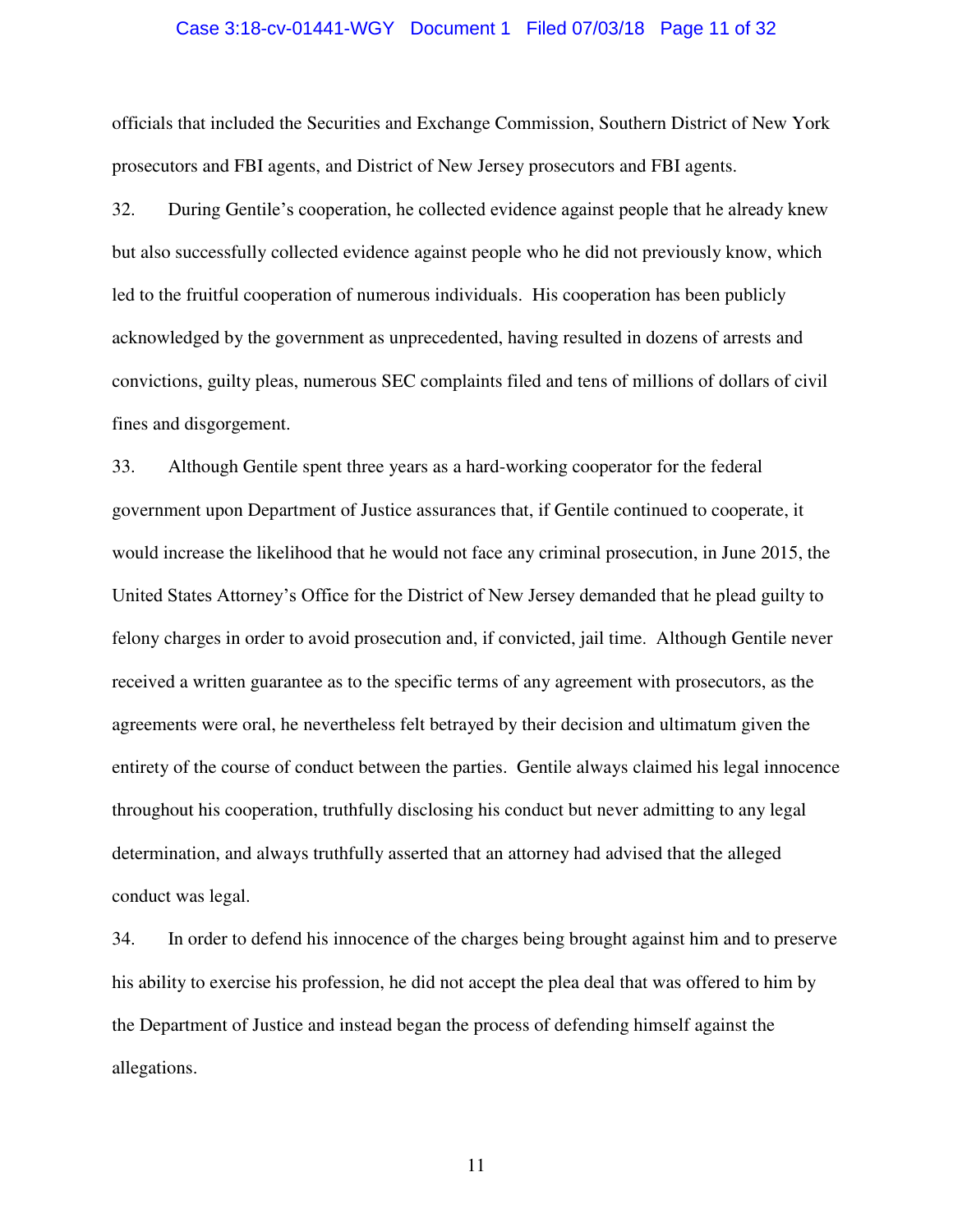#### Criminal and Civil Charges Against Gentile Are Dismissed as Time Barred

35. On March 23, 2016, Gentile was indicted for criminal securities fraud based on allegations that, as early as April 2007 and through in or about June 2008, he participated in pump-and-dump stock manipulation schemes to fraudulently inflate the prices of shares of two different companies.

36. On the same date, the Security and Exchange Commission filed a Civil Complaint ("SEC Civil Case") against Gentile in the United States District Court for the Southern District of New Jersey. The allegations brought by the SEC related to the exact same alleged schemes from 2007 and 2008. The sanctions sought by the SEC were an obey-the-law injunction, disgorgement of "ill-gotten gains", civil penalties, and "a permanent prohibition from participating in any offering of penny stock." The SEC's Civil Case was stayed during the pendency of the criminal matter. 37. Gentile vigorously defended his rights using all of the legal arguments at his disposal, including statute of limitations grounds.

38. The criminal indictment against Gentile was dismissed on January 30, 2017. After the criminal indictment was dismissed, the stay on the SEC Civil Case was lifted. Counsel for Gentile filed a motion to dismiss on statute of limitations grounds arguing that because all the alleged conduct occurred eight years before the complaint was filed, all of the claims, which sought to penalize Gentile for alleged historical conduct were time barred. The SEC Civil Case against Gentile was dismissed on December 13, 2017.

39. The SEC has appealed the dismissal of the civil case. The appeal is *sub judice* as of the date of this Complaint.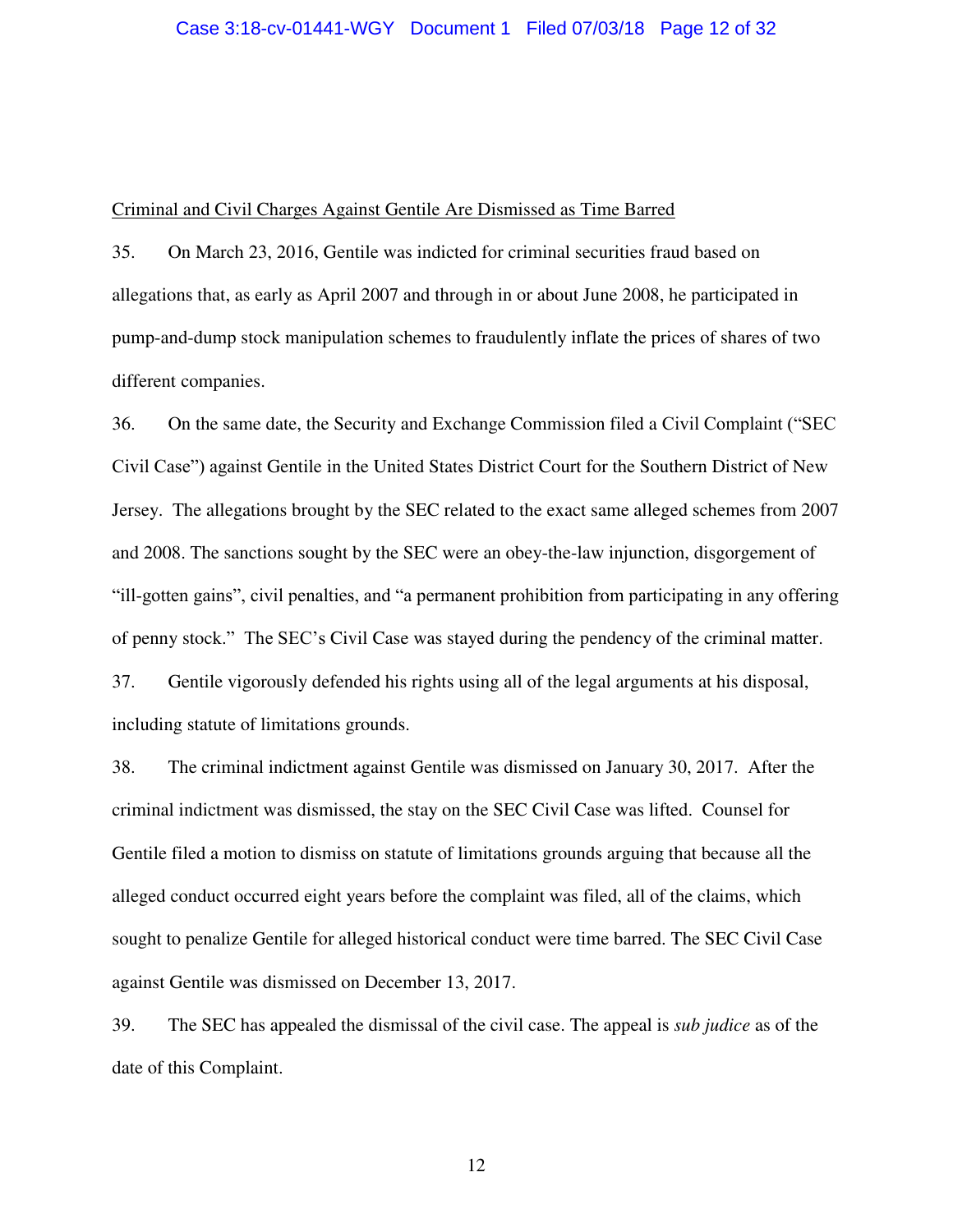#### Case 3:18-cv-01441-WGY Document 1 Filed 07/03/18 Page 13 of 32

40. As of the filing of this Complaint, Gentile has no reports on his broker check. In an 18 year career in the securities and financial industry, Gentile has never had a single customer complaint filed against him. Gentile has never been sanctioned by any self-regulatory organization.

41. In short, Gentile's professional record is spotless and beyond reproach.

**OCFI** 

42. OCFI advertises its mission as being to "[r]egulate, supervise and oversee Puerto Rico's financial system to: Ensure its safety, soundness, and global competitiveness; Promote the Commonwealth's socioeconomic development; and Protect the public interest."

43. OCFI advertises its vision as being to "[m]aintain a modern and flexible financial system through policies that ensure balance and equity among the interests of: depositors, shareholders, investors, and the general public."

44. Among its other functions, OCFI is tasked with investigating applicants wishing to set up an international financial entity under its jurisdiction. After its investigation, it can accept or deny the application, or request more information.

45. The Commissioner maintains some, but not unlimited, discretion in deciding who is entitled to obtain a banking license to operate an international banking entity in Puerto Rico.

46. Article 7 of the IFE Act in 7 L.P.R.A. § 3086(e), provides that "[s]hould the Commissioner determine that the results of his/her investigation are favorable, he/she may, at his/her sole and exclusive discretion, issue to the applicants a permit to organize an international financial institution, subject to such conditions as the Commissioner may establish."

47. While the Commissioner maintains discretion under statutory law, his discretion is curbed by constitutional constraints.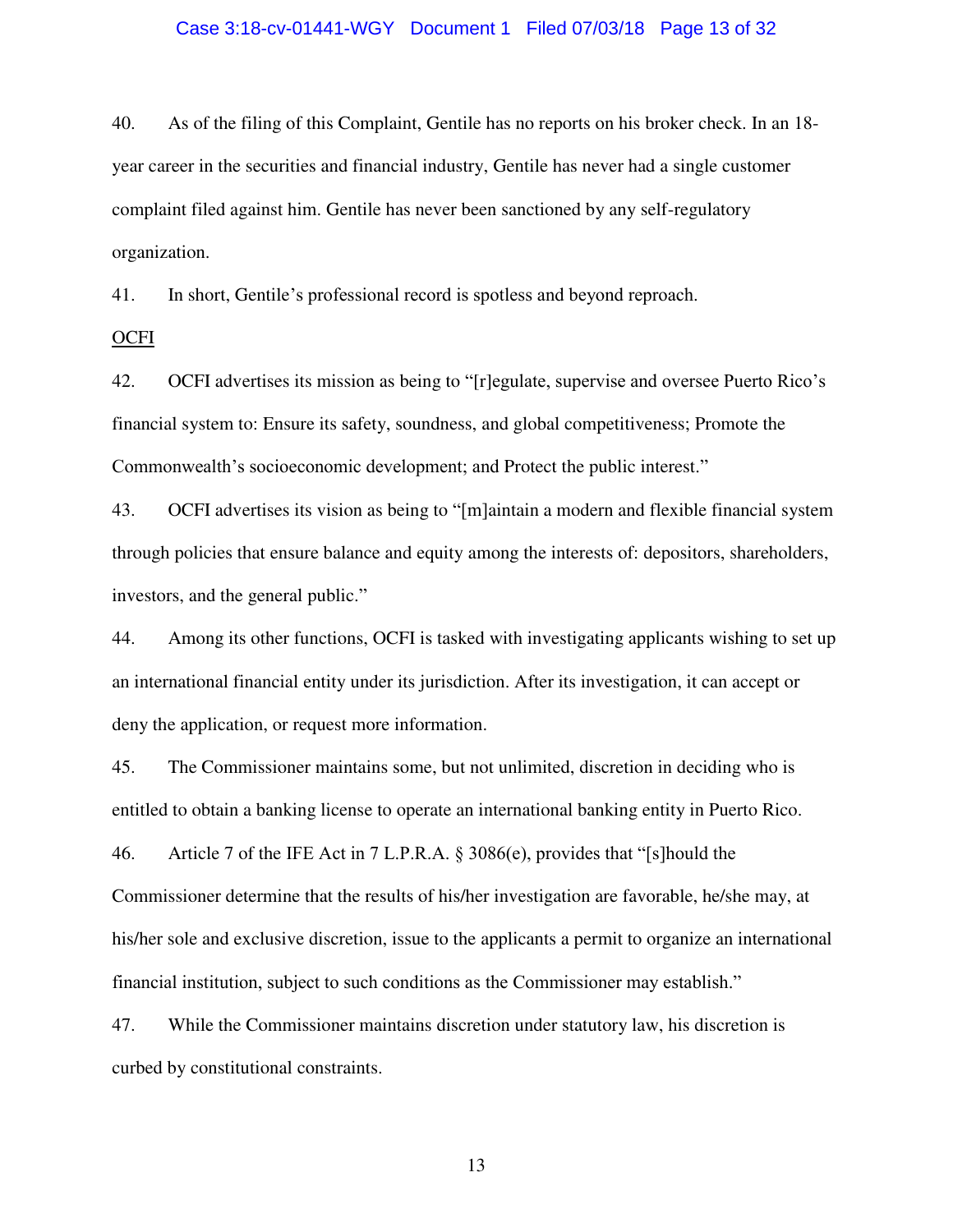### Case 3:18-cv-01441-WGY Document 1 Filed 07/03/18 Page 14 of 32

48. For example, the Commissioner may not deny an applicant a license because of that

applicant's religion, race, or sexual orientation. Nor may the Commissioner deny an applicant based on any other unconstitutional consideration.

49. The process for submitting an application for an international financial institution is set forth under the IFE Act in 7 L.P.R.A. § 3086(a), which establishes the documents and information that must be submitted with an application to the OCFI and states that the application shall be in writing, in the form specified in the regulations of the Commissioner and

shall be accompanied by:

- 1) The proposed articles of incorporation, partnership agreement or other written document establishing the international financial institution or the certification required by § 3084 of this title;
- 2) a nonrefundable application fee of five thousand dollars (\$5,000), to defray the costs of the initial investigation; and
- 3) such other documents as may be specified or required by the regulations of the Commissioner.

# 50. In addition, IFE Act in 7 L.P.R.A. § 3086(b) provides that every application shall also

include, in the form required by the regulations of the Commissioner:

- 1) The identity and business history of the applicants;
- 2) The city or town in Puerto Rico and the street and number or any other address where its principal place of business in Puerto Rico shall be maintained;
- 3) the identity and business and credit history of any person who, directly or indirectly, possesses or controls or intends to possess or control ten percent (10%) or more in the capital of the proposed international financial institution;
- 4) a statement of the assets and liabilities of any applicant and of any person who possesses or controls or intends to possess or control ten percent (10%) or more of the interest in the capital of the international financial institution, or of the person of which the proposed international financial institution shall be a unit, for each of the three (3) years preceding the application;
- 5) the identity and background of all proposed directors, and officials or persons who intend to act in a similar capacity in the international financial institution; and
- 6) such additional information as may be required by the regulations of the Commissioner."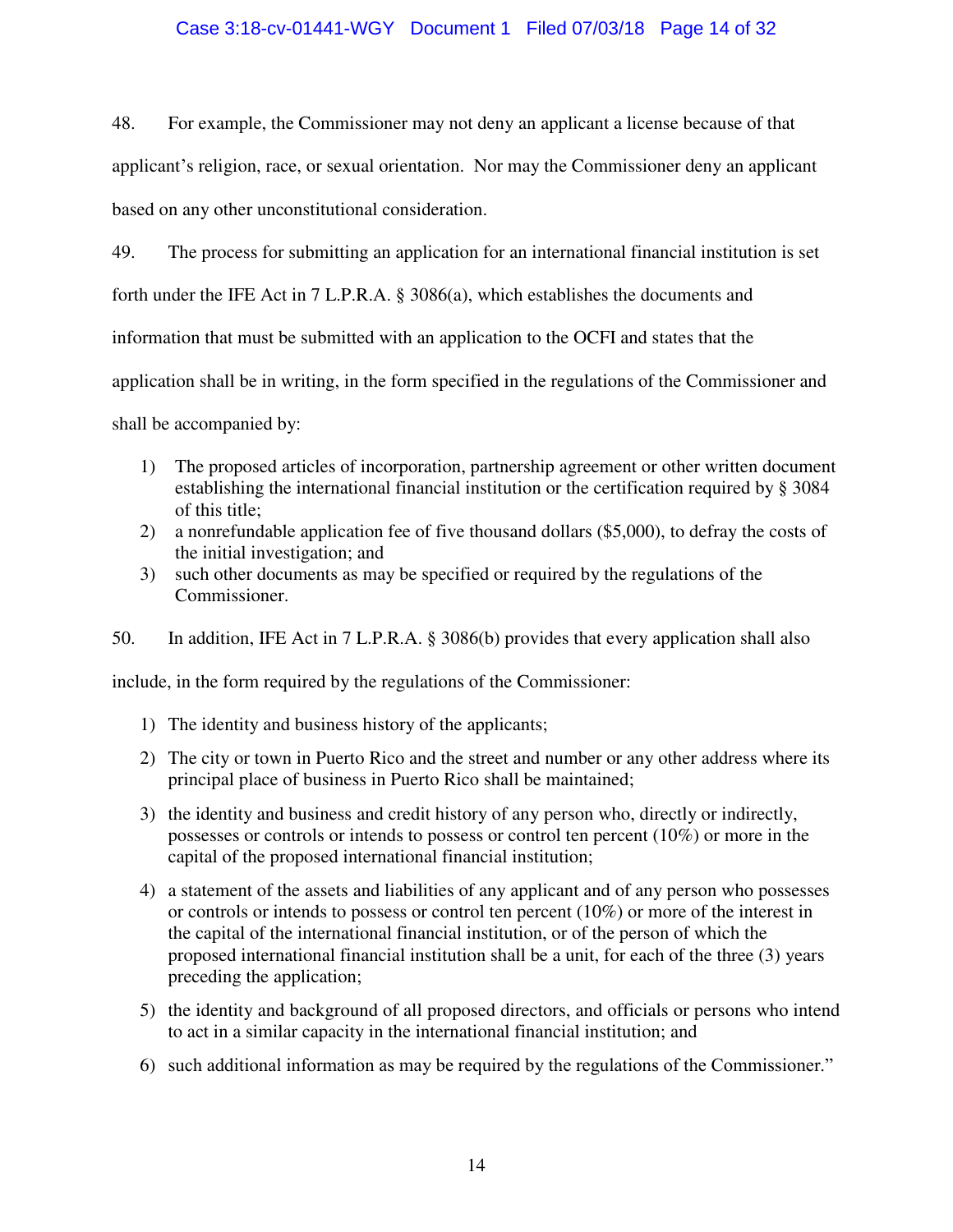#### Case 3:18-cv-01441-WGY Document 1 Filed 07/03/18 Page 15 of 32

51. On May 3, 2017, BDO filed an application on behalf of Mint Bank to organize an international financial entity pursuant to the terms of Act No. 273 of September 25, 2012 of the International Financial Center Regulatory Act before OCFI.

52. Mint Bank's application for a license was filled out by BDO who specializes in filing IFE Applications and provides advice to clients as to exactly which documents were called for to apply successfully for an international financial entity. Gentile understood that BDO and its staff, which include certified public accountants and attorneys, would properly fill out his application and include all documents and information that was requested without exception. The application process is long and difficult and requires tremendous effort and attention to detail. Gentile worked with his hired professionals to fully answer every question and provide all requested information and documents, including detailed business and growth plans. The original application filed by Mint Bank contained information that Gentile believed in good faith and upon the advice of counsel, and included all required documents and information. Gentile also paid the required \$5,000 non-refundable application fee. *See* Exhibit 1

53. The existence of Gentile's criminal indictment and dismissal, as well as his being the subject of a follow-up civil lawsuit by the Securities and Exchange Commission, had been widely published in dozens of newspapers and magazines. The existence of the indictment and its dismissal, and his continued litigation with the Securities and Exchange Commission was mentioned in Bloomberg, the New York Post, the Associated Press, Law360, the Nassau Guardian, and numerous other publications. In fact, it could appear that Gentile went out of his way to publicize his legal disputes with the government in general, and specifically, the SEC. 54. The international financial entity license application requested information about whether

Gentile had ever been arrested before. For this reason, he disclosed all relevant information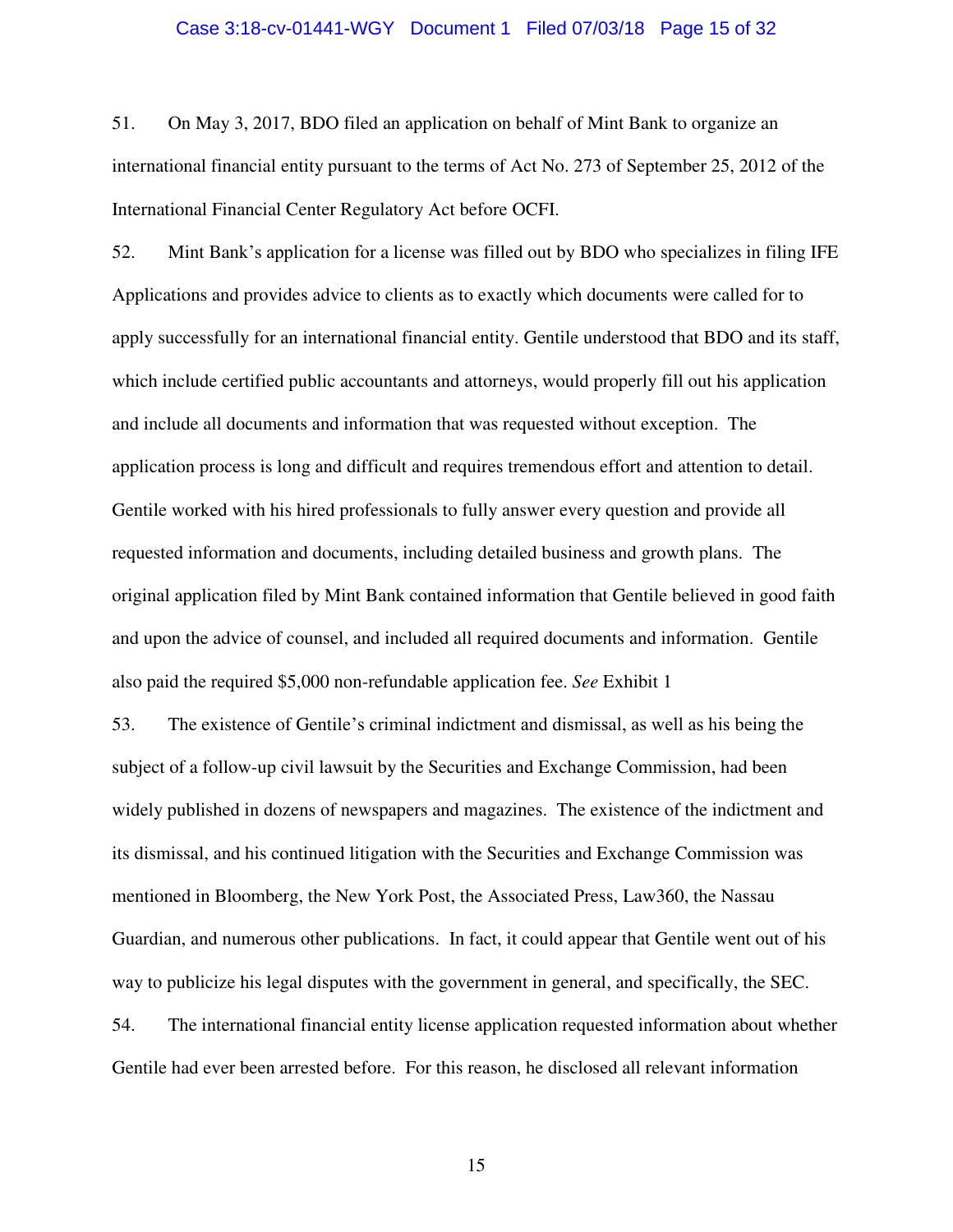### Case 3:18-cv-01441-WGY Document 1 Filed 07/03/18 Page 16 of 32

about the indictment, and fully described the allegations contained therein. Gentile fully disclosed to BDO the existence of the criminal indictment as well as the related SEC civil complaint and specifically instructed BDO to include all requested information in the application so that he could obtain an international financial entity license for Mint Bank, intended for purposes of building his suite of financial customers and expanding his capacity to provide financial services on their behalf. BDO and its counsel read the application to not ask about the existence of a civil law suit, and information about the SEC Civil Case was accordingly not included in the application.

55. Mint Bank's application to OCFI included the submission of a "Statement of Personal History to be Submitted by Directors, Officers, Managers and Owners of International Financial Entities." *See* Exhibit 1. Question 5B(2) on the Statement of Personal History that was submitted by Gentile is as follows: "Have you ever been? Arrested, detained, charged, convicted of any felony or of any fraudulent acts summoned to answer for any criminal offense or violation for any reason whatsoever, regardless of the disposition of the event?" In response to Question 5B(2), Gentile answered yes, because that was the accurate answer, and provided follow-up information. Question 5B(4) on the Statement of Personal History of Gentile asks "Have you ever been? Permanently or temporarily enjoined from engaging in or continuing any conduct or practice related to any business by any competent court or government entity in any country." In response to question 5B(4) on the Statement of Personal History, Gentile answered no because that was – at the time, presently, and at all times – the truthful and accurate answer. Gentile provided a supplemental statement related to his arrest, indictment by the Department of Justice for a securities fraud violation, and the dismissal of the charges against him. *See* Exhibit 1.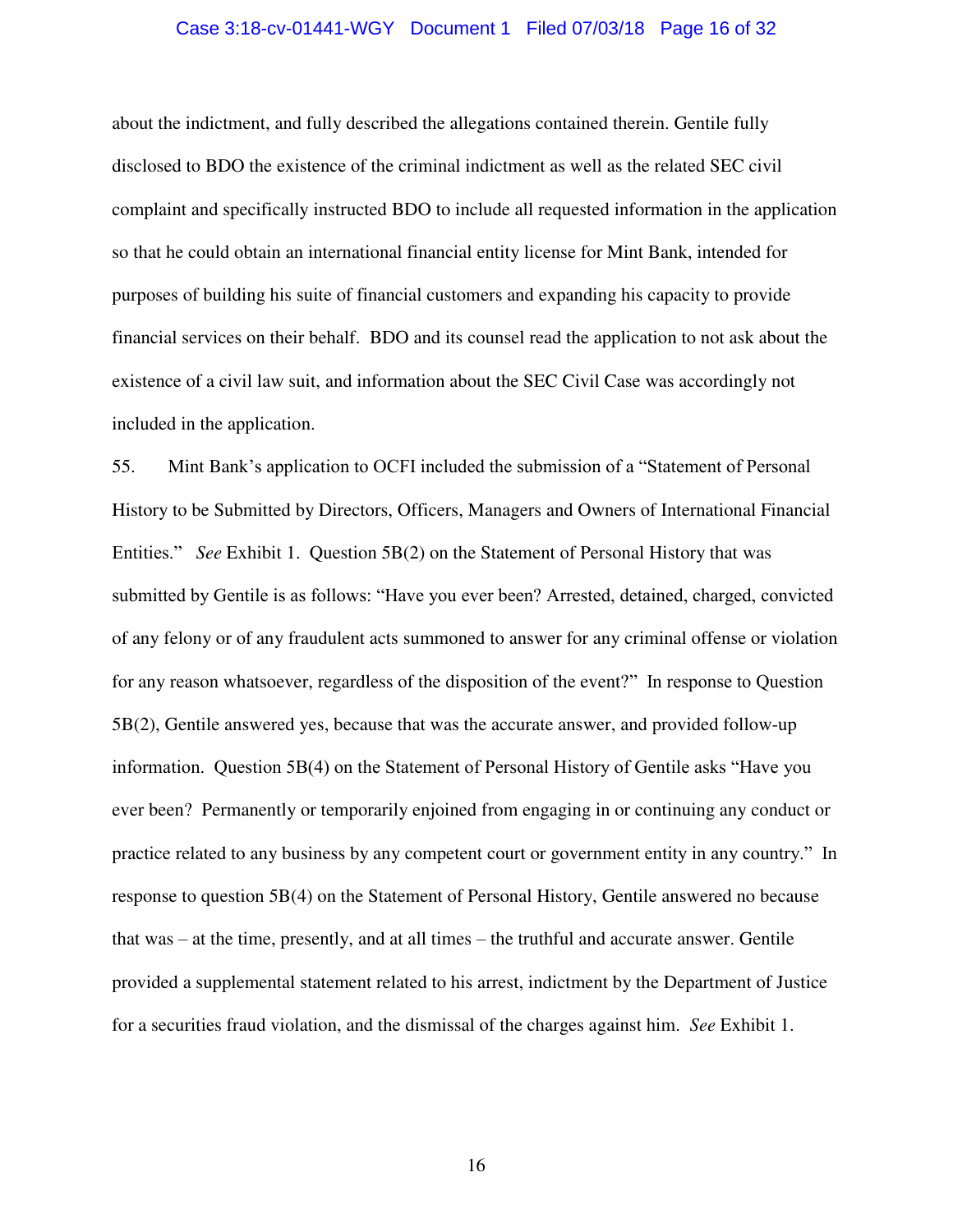#### Case 3:18-cv-01441-WGY Document 1 Filed 07/03/18 Page 17 of 32

While BDO and its counsel knew about the then pending SEC lawsuit against Gentile, they read question 5(B)(2) as not asking for information about any civil lawsuit.

56. Upon Gentile's continuing interest in ensuring that OCFI was receiving all possible information they could be interested in, on May 25, 2017, BDO made a supplemental filing on behalf of Mint Bank and provided additional information about Gentile, including additional information about criminal securities charges that were brought against him by the Department of Justice but dismissed. Further evidence was provided that related to Gentile's character, given that he has met standards of integrity in several contexts: as a firefighter, a police officer, a bail enforcement agent and as a recipient of a Tax Grant in Puerto Rico under Act 22 of 2012. The tax grant, in particular, addresses Gentile's prospective income from or "consisting of interest, finance charges, dividend or partnership interest received from international banking institutions duly authorized under the Banking Center Act."

57. At no time did Gentile believe that he had failed to provide requested information in connection with his application. Gentile had no interest in hiding any information from OCFI, nor did he have any intention of doing so. If he did (which he did not), he certainly would not have intended to hide information about himself that one could uncover immediately upon googling his name – such as the existence of a pending SEC civil lawsuit that addressed the same subject matter as the fully disclosed criminal indictment and which Gentile otherwise spoke openly of in the press.

58. On December 12, 2017, a meeting took place between Mint Bank and the Auxiliary Commissioner of OCFI, Hon. Iris Nereida Jiménez and Gentile's counsel from the law firm of Adsuar Muñiz Goyco Seda & Pérez-Ochoa, PSC. Given that Mint Bank had provided all relevant and requested information, and given Gentile's qualifications, he expected that his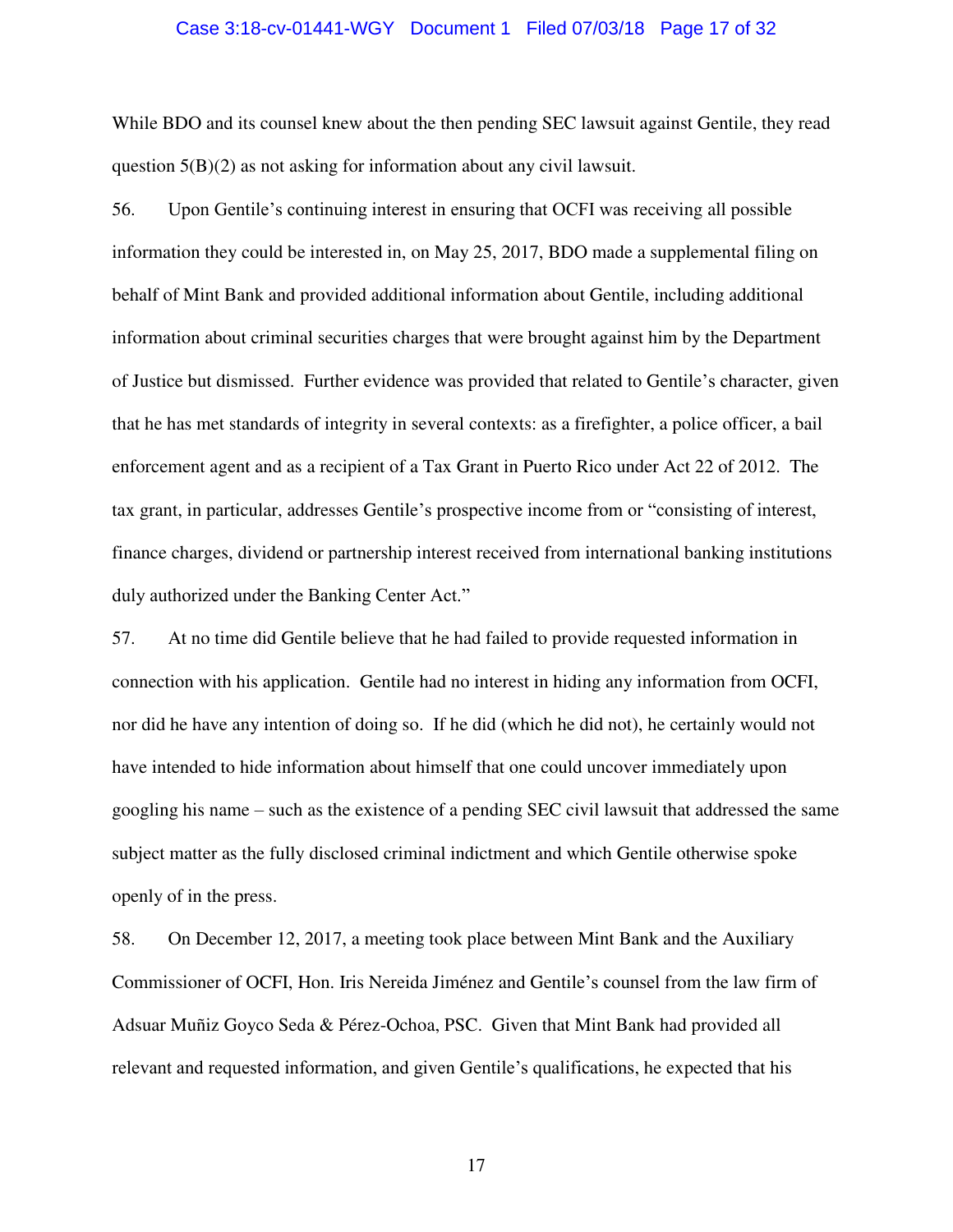#### Case 3:18-cv-01441-WGY Document 1 Filed 07/03/18 Page 18 of 32

license would be granted. Instead, during this meeting, OCFI invited Mint Bank to withdraw its application to organize an international financial entity.

59. The Hon. Jiménez gave two reasons for her recommendation that Mint Bank withdraw its application. First, Hon. Jiménez stated OCFI's belief that Mint Bank did not have sufficient "commercial integrity." This conclusion was based *solely* on the finding that Gentile had been accused of a crime by the government. The Hon. Jiménez also noted that, because Gentile successfully argued for dismissal of the criminal indictment on statute of limitations grounds, he would never be able to prove his innocence.<sup>2</sup> The existence of both the allegations and Gentile being now precluded from proving his innocence as to the underlying allegations, Gentile's counsel was informed, created an inference of guilt which was sufficient to deny him the license. 60. Second, OCFI asserted at this meeting that Gentile's application was being denied because he failed to disclose the pendency of a civil law suit filed by the SEC against him. Gentile's counsel explained that Gentile in no way intended to withhold any information, and believed, in good faith, that he had provided everything that was requested, which was in the hands of BDO and its staff, not Gentile. Mint Bank's counsel explained that it was not fair to penalize Gentile for not providing information that he was perfectly willing to provide and that wasn't originally included based on the advice of BDO who believed it was not requested.

61. Believing that the Commission could not properly reject his application based solely on alleged but unproven conduct, or the mere failure to provide information that was arguably not requested and a matter of public knowledge, Mint Bank refused to withdraw its application.

 $\overline{a}$ 

<sup>2</sup> See, Judge Linares' Order dated January 30, 2017, *United States of America v. Gentile*, 16 Cr. 155 (2016), and *US v. Gentile*, 235 F.Supp. 3d 329 (D.N.J. 2017).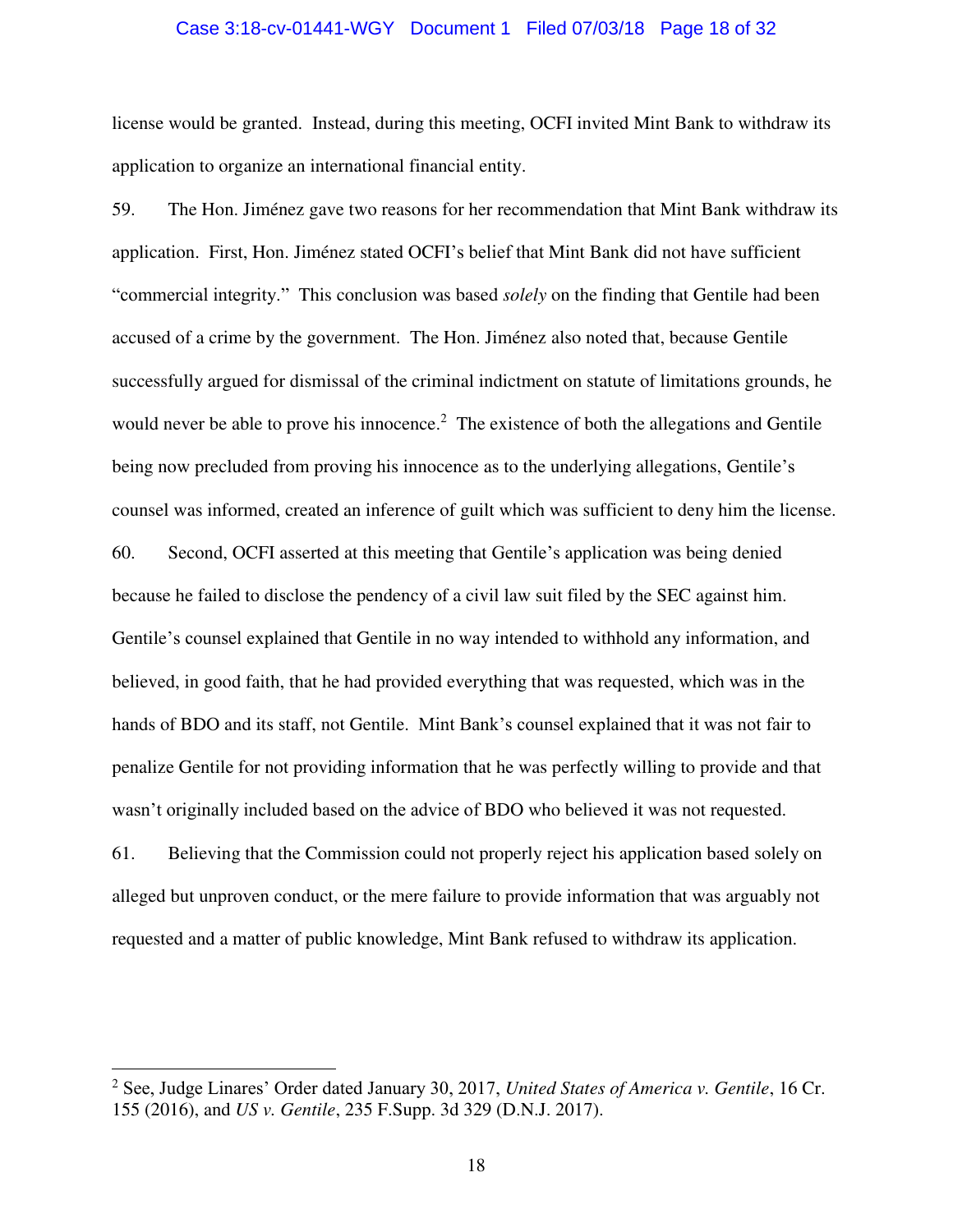#### Case 3:18-cv-01441-WGY Document 1 Filed 07/03/18 Page 19 of 32

62. The very next day, December 13, 2017, the federal judge overseeing Gentile's case dismissed the SEC's Amended Complaint on statute of limitation grounds, thus ending any formal allegations of any misconduct whatsoever against Gentile.

63. Shortly thereafter, on February 16, 2018, Hon. Jiménez denied Mint Bank's application for a permit to organize an International Financial entity under the IFE Act.

64. As justification for its decision, OCFI concluded that Gentile "does not have the required commercial integrity to organize and operate an international banking entity under Act 273" and that "Mint Bank did not mention on its application a civil law suit filed by the SEC against Gentile ...". (The decision did not note that this civil law suit had just been dismissed).

65. On March 8, 2018, Gentile filed an administrative appeal at OCFI of OCFI's denial of his application for an international financial entity license on the grounds that OCFI failed to consider the totality of the evidence in denying the application, made its decision based on impermissible inferences, and therefore made an arbitrary and capricious decision in violation of the basic constitutional norms of due process and equal protection. Gentile did not request a hearing in connection with his appeal because he believed any such hearing in front of the agency would be futile given what he believed to be purely pretextual and unconstitutional reasons for denying the license, and because of the fact that the "hearing" would be in front of the same individuals who already denied his license, and due to his belief that this hearing would lack requisite constitutional safeguards.

66. On June 5, 2018, the OCFI issued a final decision in reconsideration of Mint Bank's application for a permit (the "OCFI Final Order"). Exhibit 2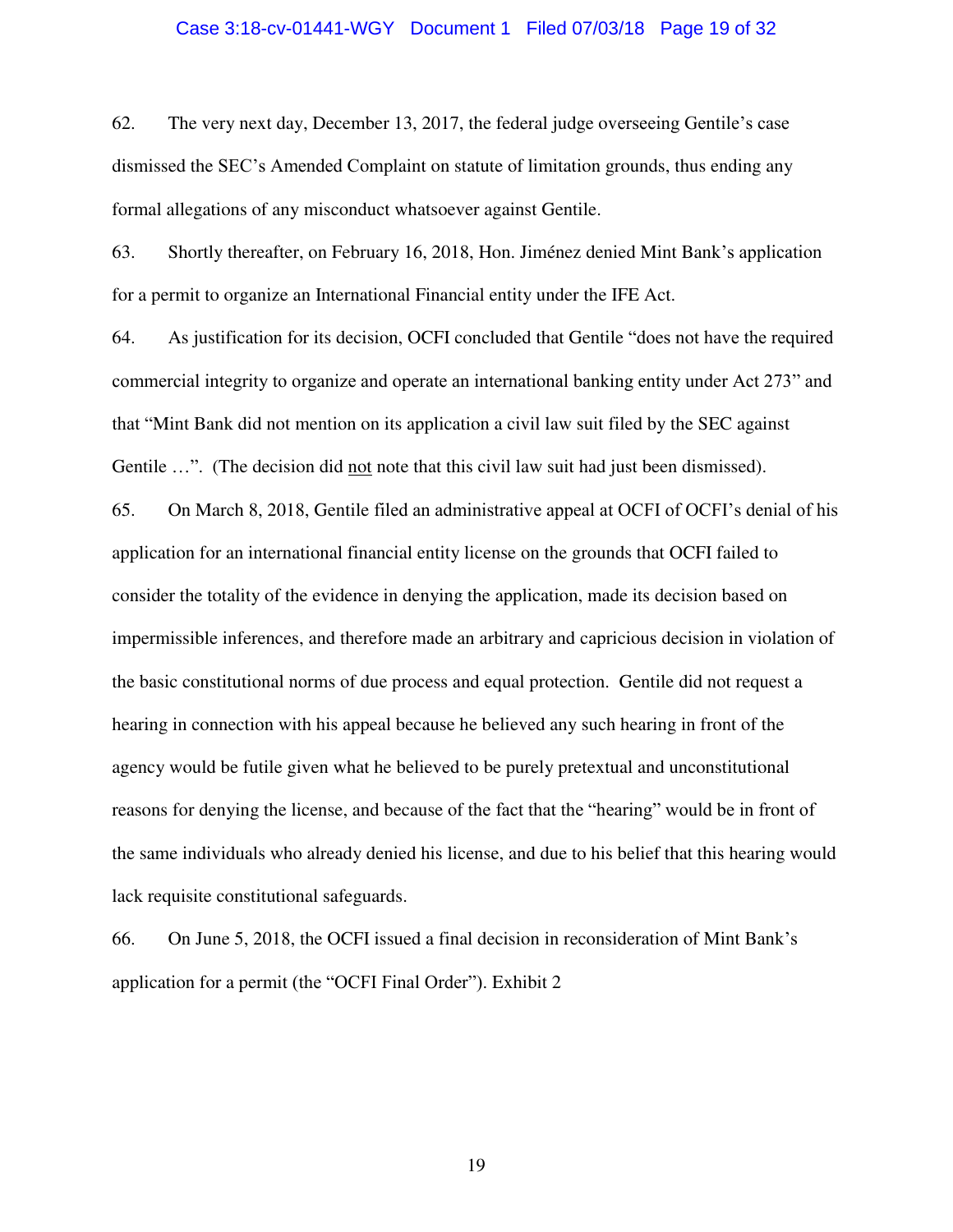#### Case 3:18-cv-01441-WGY Document 1 Filed 07/03/18 Page 20 of 32

67. The gravamen of OCFI's rejection of Gentile's application was his public speech that OCFI appears to consider offensive and not aligned with the agency's or the federal government's own views.

68. Specifically, OCFI based its denial of Gentile's application on the basis (1) that he was quoted in a press statement using the word "fuck," (2) that he posted to the social media site "Instagram" a "meme" from the movie *Wolf of Wall Street* that said "fuck you all," (3) on another occasion, he noted his desire for a license plate on an expensive car that said "fuck the DOJ," and (3) that he made a statement to the press and an SEC staff attorney that he would expose corruption within the SEC organization if the SEC staff attorney continued to make false statements to the federal judge overseeing his case, as the SEC eventually acknowledged it had done.

69. Gentile made the posts and statements to convey his personal beliefs regarding how one should live his life, and to express his distaste for the United States Department of Justice, because he believed that certain members within the Department treated him unfairly by leading him to believe promises they made to him, which they later unapologetically broke. OCFI also based its decision, not just on this language and expression that it disagreed with, but also because "OCFI did not find subsequent publications wherein Gentile would have denied the statements in this publication." OCFI found that it was justified in denying Mint Bank's application because Gentile "has expressed himself disrespectfully and used lewd language." 70. In addition to denying the application based on Gentile's public speech, OCFI expanded its rationale to several other grounds to deny Mint Bank's application beyond its earlier rationale, which also included the pretextual reason that his application failed to include mention of a civil lawsuit that he was on record discussing in dozens of publications. OCFI also denied the license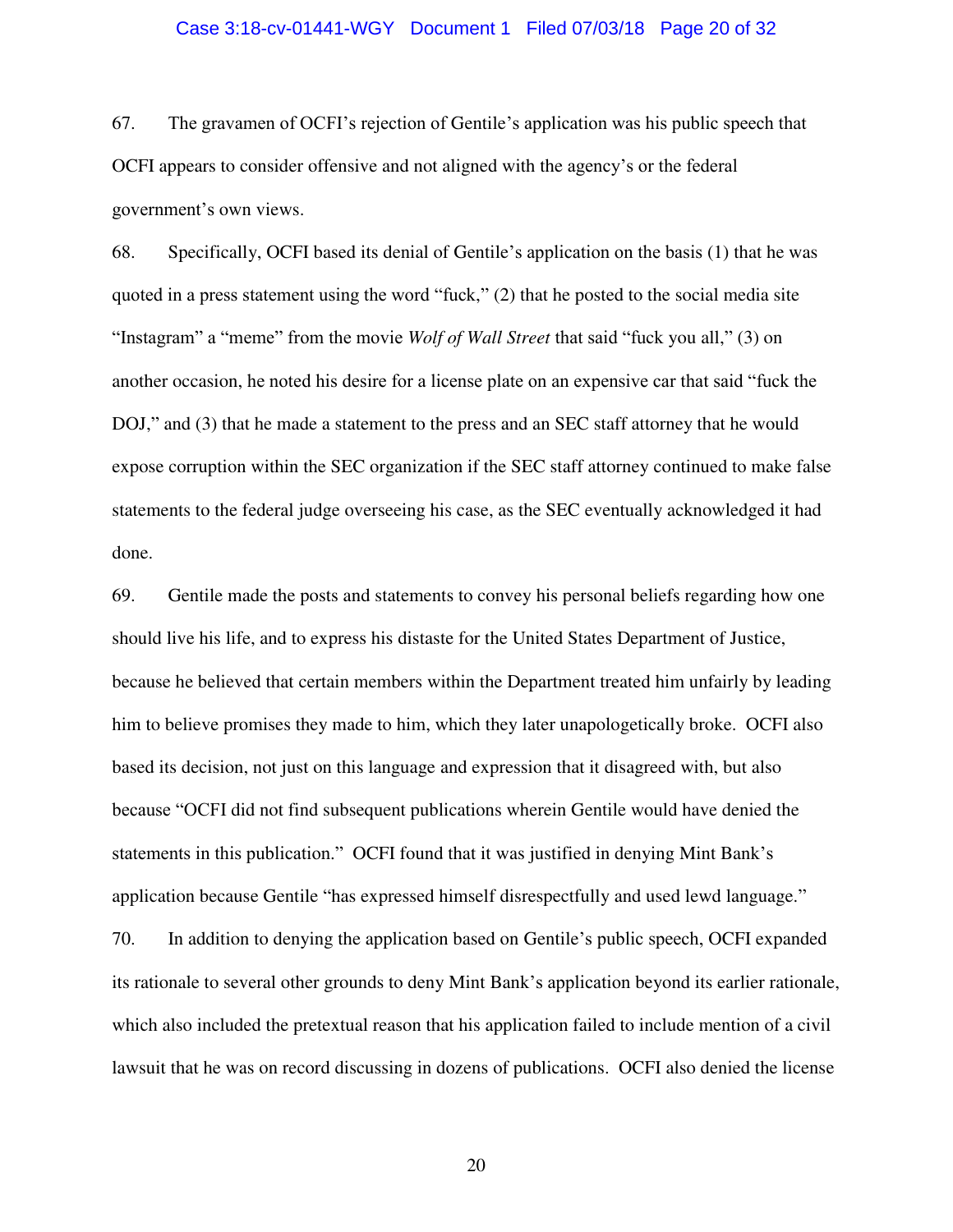### Case 3:18-cv-01441-WGY Document 1 Filed 07/03/18 Page 21 of 32

because Gentile had been indicted on securities fraud and successfully had the indictment dismissed on statute of limitations grounds.<sup>3</sup>

71. This Complaint follows.

 $\overline{a}$ 

# **CAUSES OF ACTION**

### **First Cause of Action (Violation of the First Amendment and the Fourteenth Amendment to the United States Constitution) (Against OCFI)**

72. Plaintiffs incorporate by reference paragraphs 1 through 71 as if fully restated herein. 73. The First Amendment to the United States Constitution, which is applicable to the States through the Fourteenth Amendment, provides that "Congress shall make no law . . . abridging the freedom of speech."

74. Under the First Amendment, the government may not proscribe personal speech or expressive conduct.

75. The United States Supreme Court, in *Hess v. Indiana*, 414 U.S. 105, 107 (1973), determined that the First Amendment prohibits a State from punishing the use of words or language not within "narrowly limited classes of speech," which include obscenity and fighting words. Statutes that attempt to proscribe speech that do not fall into these categories, including statutes that have been used by the States to censor the public use of the word "fuck", have been struck down as unconstitutional in violation of the First Amendment. *See Cohen v. California*, 403 U.S. 15, 26 (1971); *Hess v. Indiana*, 414 U.S. 105, 108-09 (1973).

<sup>&</sup>lt;sup>3</sup> OCFI also denied the application for a few reasons that Gentile does not understand. For example, one additional reason was that Gentile said he had an agreement with the government but the government denies this. Gentile does not know to what agreement this refers to. Another reason was based on a statement made in an article that Gentile was quoted in, in which the journalist may have misrepresented a legal point, and that OCFI believes Gentile was under some obligation to correct. These rationales are purely pretextual, indeed they were included as rationales only after the original denial was issued in the Final Order.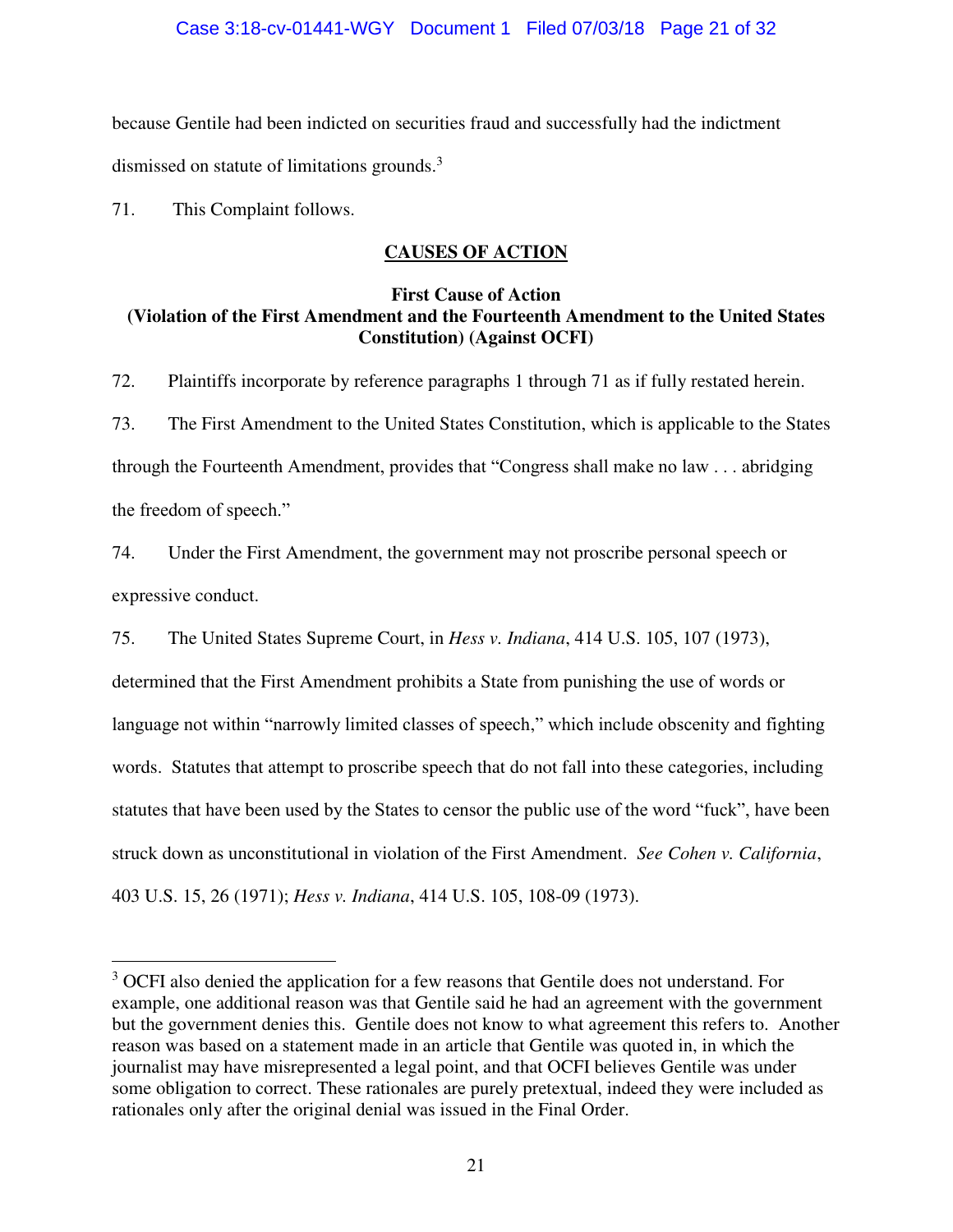## Case 3:18-cv-01441-WGY Document 1 Filed 07/03/18 Page 22 of 32

76. The OCFI final order impermissibly considered the Gentile's personal speech that is protected by the First Amendment when it denied Mint's application for a license to form an international financial entity. In violation of the First Amendment, OCFI impermissibly considered the following public personal statements that were made by Gentile:

- Gentile's statement to a Bloomberg reporter to the effect that "[r]emember the movie American Hustle? It's kind of like that, with way more dirt and twists and f---ed-up shit";
- Gentile's statement to a Bloomberg reporter to the effect that "[t]he feds don't know who they got, bro  $\ell$  I'm going rogue";
- Gentile's statement to a Bloomberg reporter that he would like to have a license plate that says "F—YOUDOJ."
- Gentile's post of a *Wolf of Wall Street* meme on Instagram with the caption "F— YOU ALL."
- Gentile's statement to Bloomberg reporter that he intends to sue the government for damages.
- Gentile's letter to the Commission staff, threatening that if the Commission pressed its claims against him, he would make sure that the staff would not be able to practice law again.
- 77. All other factors that OCFI included in its final decision as a reason for denying Gentile's

license were pretextual because OCFI's final decision was clearly based on a business integrity

judgment that was made based on Gentile's protected speech.

### **Second Cause of Action**

# **(Violation of the First Amendment and the Fourteenth Amendment to the United States Constitution and of Federal Law under 42 U.S.C. § 1983)**

# **(Against Commissioner of OCFI George R. Joyner Kelly and Auxiliary Commissioner Iris Nereida Jiménez)**

78. Plaintiffs incorporate by reference paragraphs 1 through 77 as fully restated herein.

79. 42 U.S.C. § 1983 provides that "[e]very person who, under color of any statute,

ordinance, regulation, custom or usage, or any State or Territory or the District of Columbia,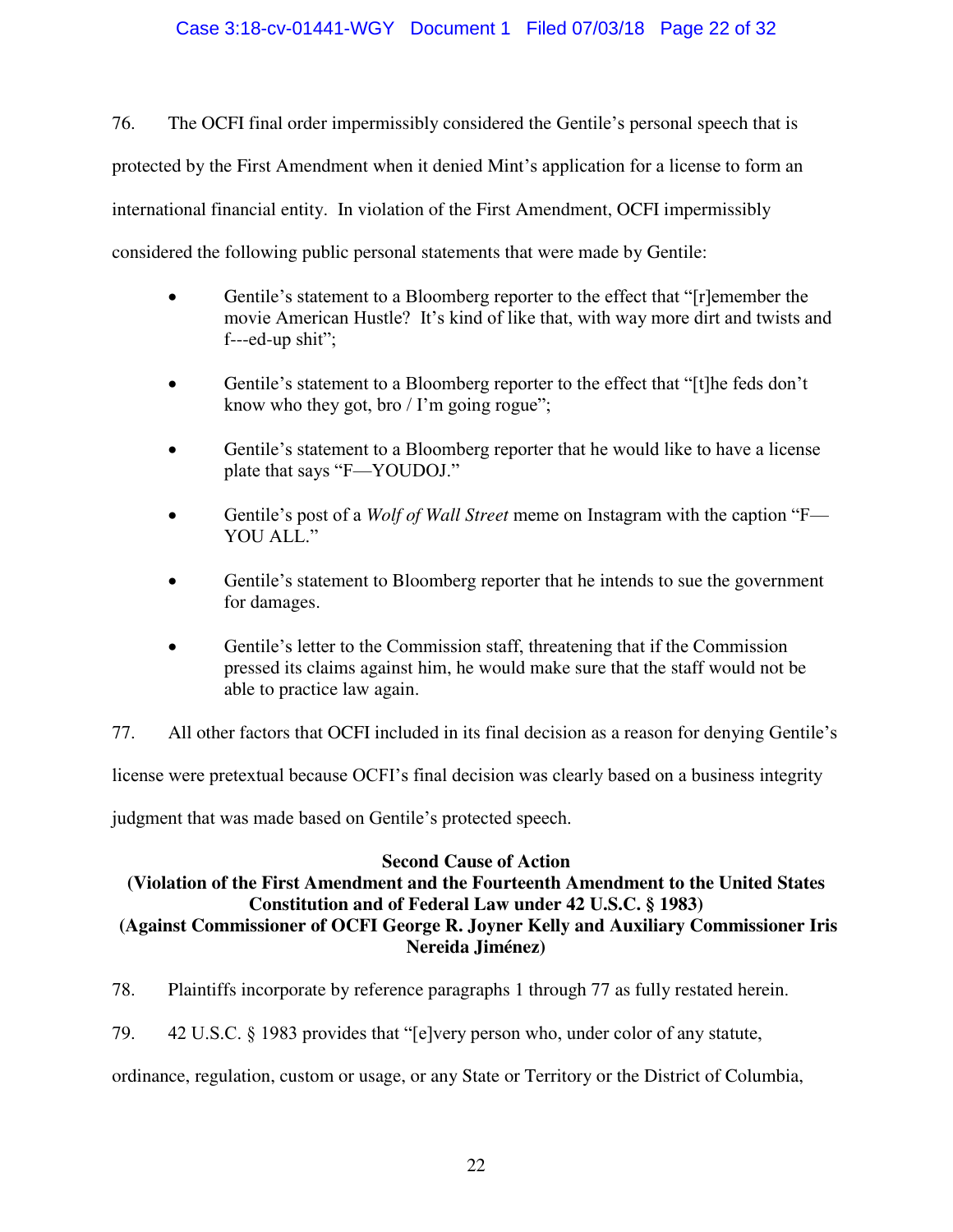#### Case 3:18-cv-01441-WGY Document 1 Filed 07/03/18 Page 23 of 32

subjects, or causes to be subjected, any citizen of the United States or other person within the jurisdiction thereof to the deprivation of any rights, privileges, or immunities secured by the Constitution and laws, shall be liable to the party injured in an action at law, suit in equity, or other proper proceeding for redress …"

80. Under the First Amendment, the government may not proscribe personal speech or expressive conduct.

81. OCFI Commissioner George R. Joyner Kelly, and its Auxiliary Commissioner Iris Nereida Jiménez, impermissibly considered Gentile's personal speech that is protected by the First Amendment when they authored the OCFI first administrative and OCFI Final Order in which the agency denied Mint Bank's application for a license to form an international financial entity.

82. Thus, Commissioner George R. Joyner Kelly and Iris Nereida Jiménez violated Gentile's constitutional right to freedom of expression, and the unlawfulness of their conduct was clearly established at the time.

83. All other factors that OCFI included in its final decision as a reason for denying Gentile's license were pretextual because OCFI's Final Order was clearly based on a business integrity judgment made based on Gentile's protected speech.

84. OCFI's deprivation of Gentile's first amendment rights occurred under the color of Puerto Rican law, speifically 7 L.P.R.A. § 3086(c)(1) and 7 L.P.R.A. §3086(e) and OCFI Regulation 5653.

85. Commissioner George R. Joyner Kelly and Auxiliary Commissioner Iris Nereida Jiménez violated Gentile's clearly established First Amendment Rights and violated 42 U.S.C. § 1983.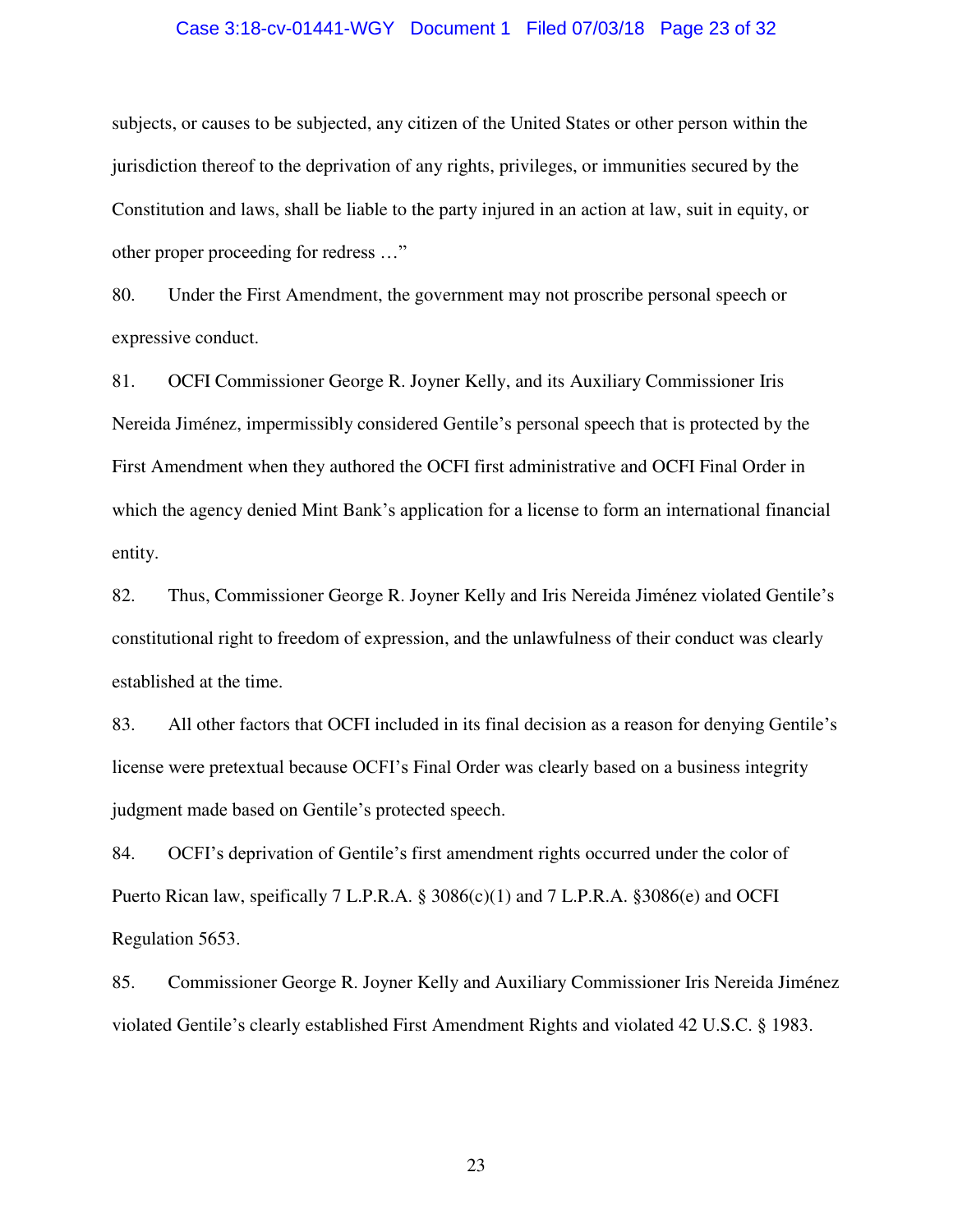#### **Third Cause of Action**

### **(Violation of the First Amendment and the Fourteenth Amendment to the United States Constitution in Retaliation for Protected Speech and of 42 U.S.C. § 1983) (Against Commissioner of OCFI George R. Joyner Kelly and Auxiliary Commissioner Iris Nereida Jiménez)**

86. Plaintiffs incorporate by reference paragraphs 1 through 85 as fully restated herein.

87. Under the First Amendment, the government may not proscribe personal speech or expressive conduct.

88. Under 42 U.S.C. § 1983, a person may not deprive any individual of a constitutional right under the color of state law.

89. Gentile "engaged in constitutionally protected conduct" and his "conduct was a substantial or motivating factor for the adverse . . . decision." *See, e.g., McCue v. Bradstreet*, 807 F.3d 334, 338 (1st Cir. 2015) (citation omitted).

90. Gentile's protected conduct was a 'substantial' or 'motivating' factor behind the denial of the application.

91. OCFI, through OCFI Commissioner George R. Joyner Kelly, and its Auxiliary

Commissioner Iris Nereida Jiménez, impermissibly considered Gentile's personal speech that is protected by the First Amendment when they authored the OCFI first administrative decision and OCFI Final Order in which the agency denied Mint Bank's application for a license to form an international financial entity.

92. Gentile's protected speech was a substantial and motivating factor that was behind the OCFI Final Order that was signed by George R. Joyner Kelly and in the first administrative decision that was that was signed by Iris Nereida Jiménez. In at least three locations in the OCFI Final Order, the agency states that Gentile's business integrity was judged to be "tainted" only because he exercised his freedom of speech rights in making negative statements about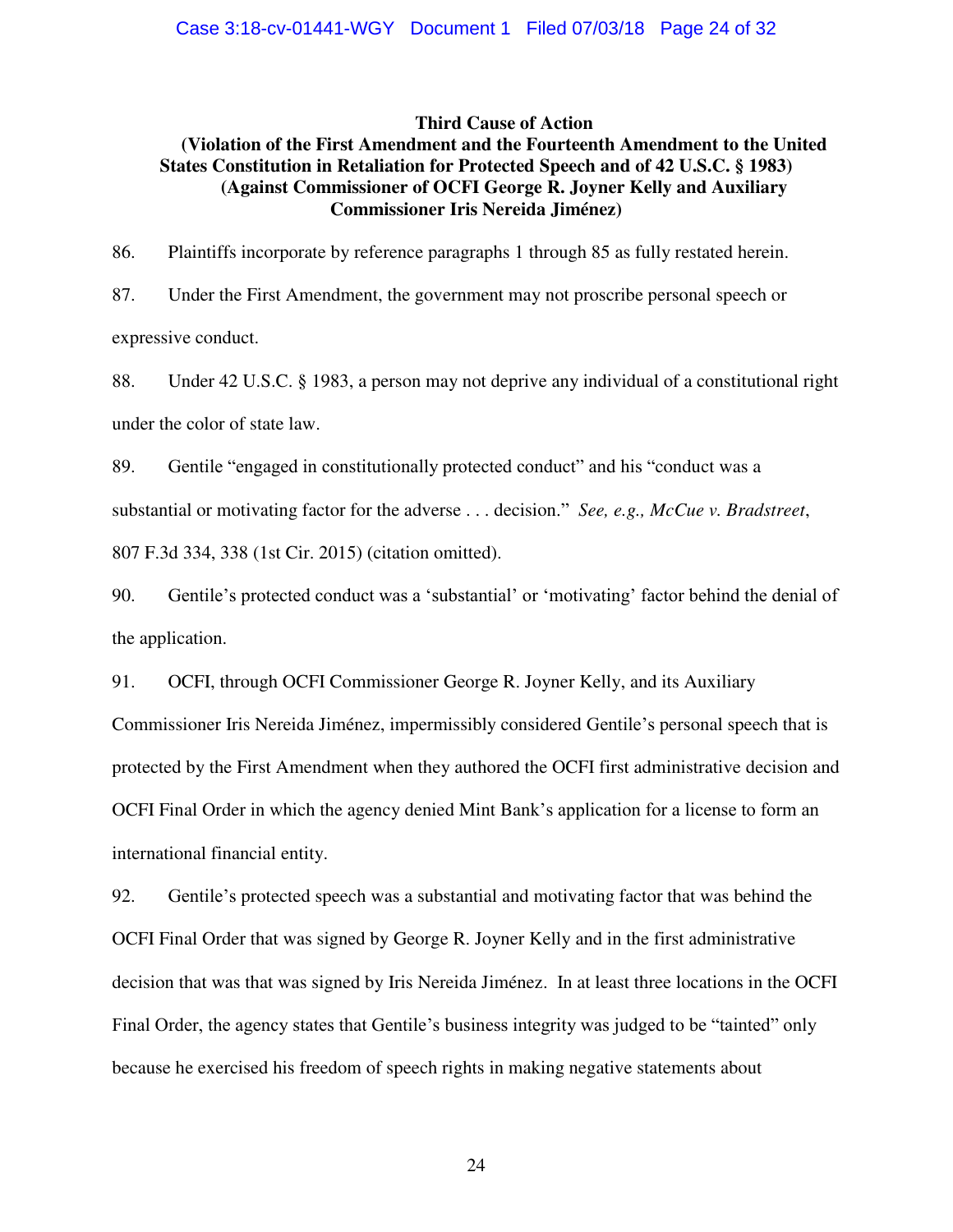#### Case 3:18-cv-01441-WGY Document 1 Filed 07/03/18 Page 25 of 32

government entities such as the Department of Justice and the Security and Exchange Commission. In fact, OCFI specifically references Gentile's protected conduct in reaching its decision to deny his application based on his "business integrity." After referencing Gentile's protected speech, OCFI stated, in its Final Order, that it "is not satisfied with Mister Gentile's reputation and integrity because . . . his reputation is tainted." Exhibit 2, p. 6 and 13. OCFI also included a list of reasons that supported its denial of Gentile's application, which it said "inure[d]" from its first administrative decision on the Gentile application, including the fact that "after the criminal charges were dismissed, Mister Gentile participated in an interview wherein he made statements that undermined his alleged good reputation." Exhibit 2, p. 13. Finally, in the "final determination" section OCFI again recalled "not complying with the criterion of 'commercial integrity,' as a criterion of public interest . . . may prevail over any other factor." Exhibit 2, p. 19-20. All other factors that OCFI included in its final decision as a reason for denying Gentile's license were pretextual because OCFI's final decision was clearly based on a business integrity judgment that was made based on Gentile's Constitutionally protected speech. These three indications are clear evidence that Gentile's constitutionally protected speech was a substantial, motivating factors in the OCFI decision such that his constitutional right to freedom of speech was violated when the OCFI retaliated against him by denying Mint Bank's license. 93. Thus, Commissioner George R. Joyner Kelly and Auxiliary Commissioner Iris Nereida Jiménez violated Gentile's constitutional right to freedom of expression and the unlawfulness of their conduct was clearly established at the time. As a result, they also violated 42 U.S.C. § 1983.

94. In addition, the SEC sent a secret communication to OCFI, which has not been shared with Gentile or his counsel, and communicated an SEC opinion that Gentile was likely to violate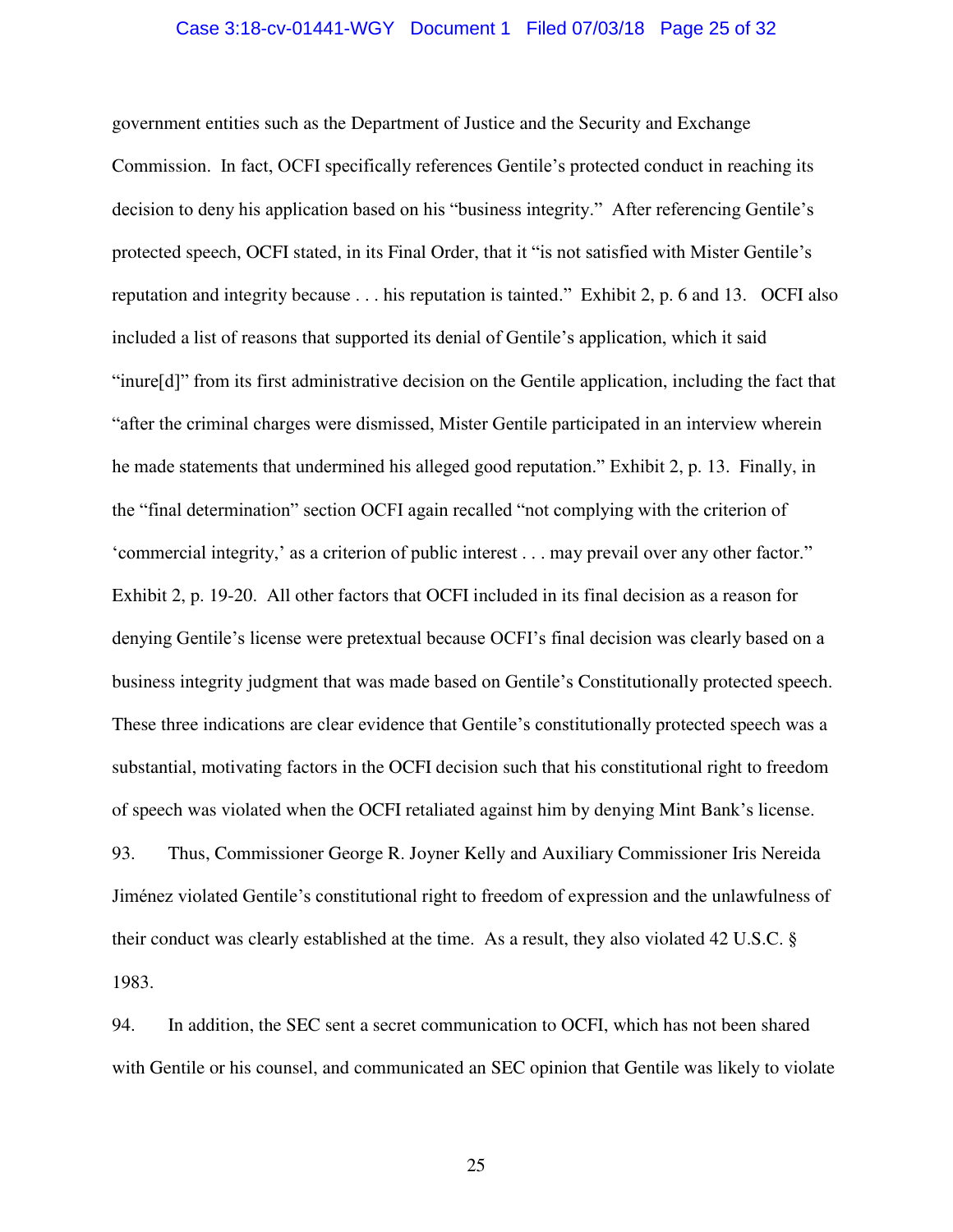#### Case 3:18-cv-01441-WGY Document 1 Filed 07/03/18 Page 26 of 32

securities laws. Based on OCFI's description of it, the SEC letter appears to reference some of the same constitutionally protected speech that OCFI cited in finding that Gentile lacked the business integrity to be the leader of Mint Bank. That the SEC sought to influence OCFI and very possibly did so based on Gentile's constitutionally protected speech, which reinforces the argument that OCFI retaliated against Gentile.

### **Fourth Cause of Action (Violation of the Fourteenth Amendment: the OCFI Decision to Deny Mint Bank an International Financial Entity Permit Violates Substantive Due Process) (Against OCFI)**

95. The Plaintiffs incorporate by reference paragraphs 1 through 94 as if fully restated herein. 96. The Fourteenth Amendment to the United States Constitution provides that "[n]o State shall make or enforce any law which shall abridge the privileges or immunities of citizens of the United States; nor shall any State deprive any person of life, liberty, or property, without due process of law . . ."

97. "A state cannot exclude a person from [ . . . ] [an] occupation in a manner or for reasons that contravene the Due Process or Equal Protection Clause of the Fourteenth Amendment". *Schware v. Bd. of Bar Exam. of State of N.M.*, 353 U.S. 232, 238-39 (1957).

98. A violation of substantive due process is established where the state action at issue is arbitrary or capricious, run counter to "the concept of ordered liberty" or be "shocking or violative of universal standards of decency." *Amsden v. Moran*, 904 F.2d 748, 753–54 (1st Cir. 1990) (citations omitted).

99. To satisfy substantive due process requirements, moral character requirements included in licensing criteria must have a rational connection with the applicant's fitness to practice the licensed profession. *Schware v. Bd. of Bar Exam. of State of N.M.*, 353 U.S. 232, 239 (1957).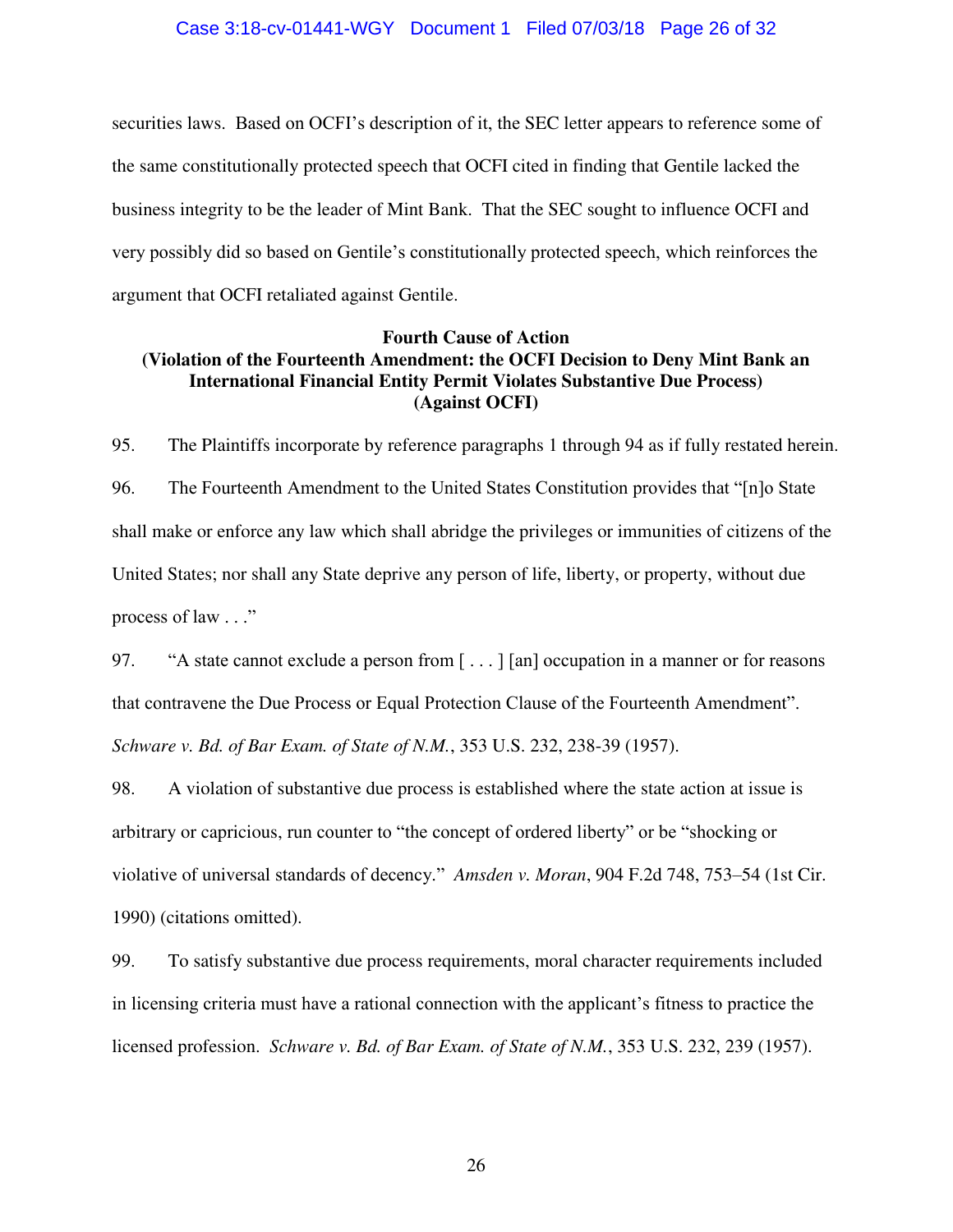#### Case 3:18-cv-01441-WGY Document 1 Filed 07/03/18 Page 27 of 32

100. The reasons that OCFI provided for denying Mint Bank's application for a license, which relate to Gentile's business integrity, taken individually and collectively, are arbitrary and capricious, bear no rational relationship to Gentile's fitness to lead Mint Bank as an international financial entity, and shock the conscience and run counter to the concepts of ordered liberty in the United States, thus violating Gentile's substantive due process rights under the Fourteenth Amendment to the United States Constitution.

101. First, OCFI violated the concept of ordered liberty and shocked the conscience when it based its decision to deny the application on the basis of Gentile not having "business integrity" merely because Gentile was previously indicted and had the charges dismissed on statute of limitations grounds. In the United States, Gentile is innocent until proven guilty and no criminal court ever found him guilty of securities fraud. *See Taylor v. Kentucky*, 436 U.S. 478, 490 (1978). If the OCFI's final decision stands, Gentile would be forced to suffer severe professional consequences similar to those he would have incurred had he been convicted of criminal charges, notwithstanding that the government never proved that he engaged in any wrongdoing. It is entirely counter to our system of government and ordered liberty to permit a government accusation to have the same effect on an individual as a criminal conviction and to find that he lacked the required commercial integrity to lead an international financial entity merely because of such an accusation of wrongdoing. Furthermore, OCFI's argument that it is somehow relevant to its calculation that the criminal charges against Gentile were dismissed based on statute of limitations grounds rather than based on a determination of the case on the merits is without merit: as a matter of both fact and law, Gentile is innocent of any criminal wrongdoing in relation to the 2007 through 2008 schemes. The alternative argument that OCFI proposes, that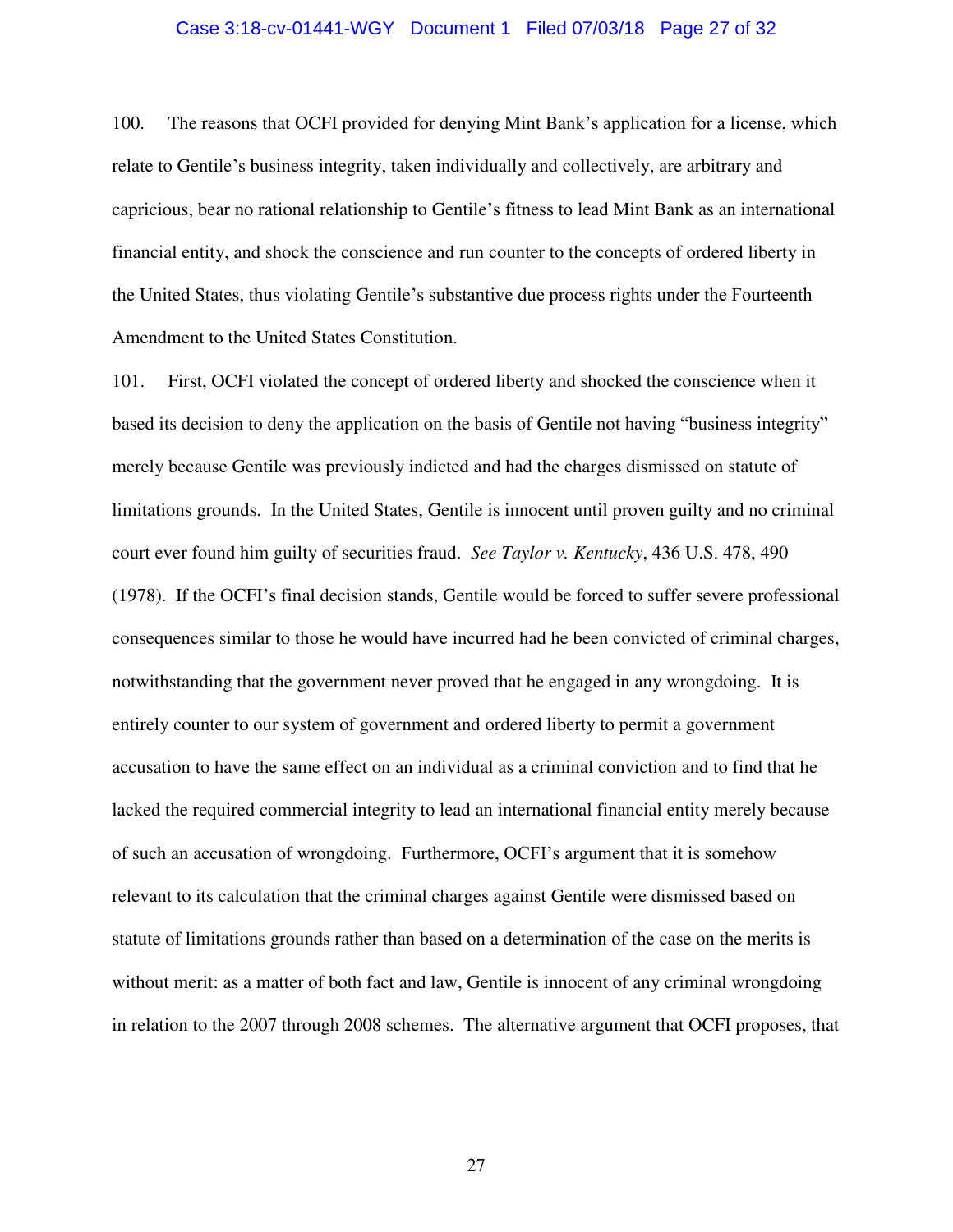#### Case 3:18-cv-01441-WGY Document 1 Filed 07/03/18 Page 28 of 32

Gentile is somehow guilty or has bad business integrity because he was indicted is incomprehensible, arbitrary and capricious, and shocks the conscience.

102. Second, OCFI violated the concept of ordered liberty and shocked the conscience when it denied Mint Bank a license based on statements that Gentile made on twitter and to the press that used the word "fuck" to express his frustration with the Department of Justice and, more generally, with the wrongdoing by government federal employees that his government cooperation exposed. Gentile's statements are simply his use of his First Amendment rights to vent his legitimate frustration with a government agency.

103. Third, OCFI violated the concept of ordered liberty and shocked the conscience when it denied Mint Bank's license based on an SEC opinion letter that was sent to OCFI but never included in the public record or provided to Gentile, which apparently asserts that the SEC believes that Gentile has a propensity to violate securities laws. This assertion is contrary to the finding of the federal judge overseeing the case who came to the opposite conclusion. As Junde Linares found in his decision dismissing the SEC's first amended complaint, "[s]imply alleging that Defendant violated securities laws does not lead the Court to conclude that Defendant is likely to violate securities laws in the future." *Sec. & Exch. Comm'n v. Gentile*, 2017 WL 6371301, at \*4 (D.N.J. Dec. 13, 2017). Judge Linares implicitly concluded Gentile was not likely to imminently violate any securities laws when he dismissed the SEC's Amended Complaint. The SEC has no good faith basis to assert that it believes Gentile has a propensity to violate the securities laws in the future, and it shocks the conscience that a secret SEC opinion letter has been used to deny Mint Bank's license without Gentile being afforded an opportunity to review the letter or to rebut its contents.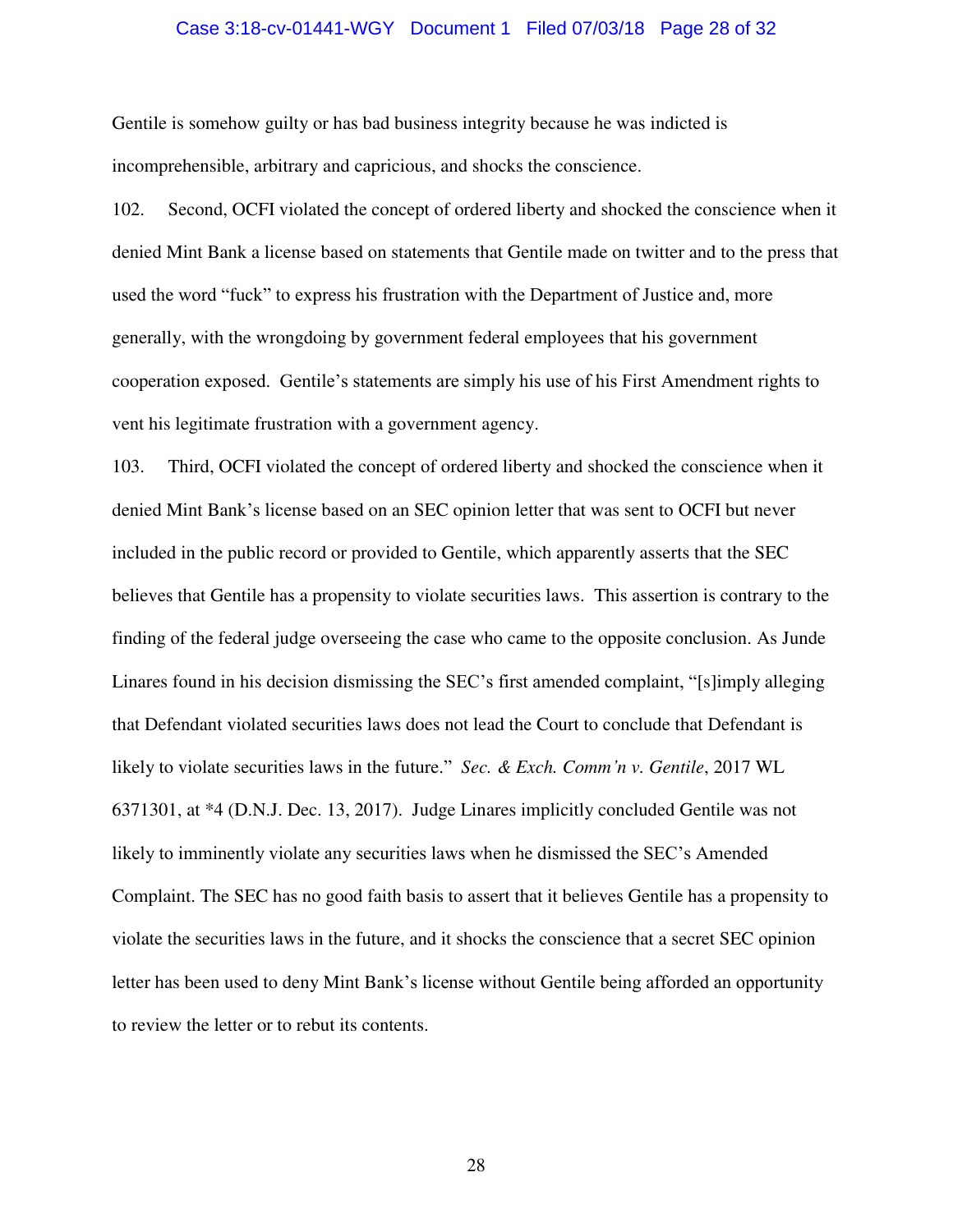### Case 3:18-cv-01441-WGY Document 1 Filed 07/03/18 Page 29 of 32

104. The OCFI's Final Order relies heavily on the fact that, in its initial application that was filed on May 12, 2017, Mint Bank did not include a disclosure about the pending SEC civil case against Gentile and "omitted information fundamental and relevant to the Government of Puerto Rico . . ." Gentile prepared Mint Bank's application for an international financial entity license with the accountancy firm BDO. His good faith in providing information to OCFI is highlighted by the fact that he did not try to hide the criminal charges that were brought against him and dismissed, and that he provided information to OCFI about the SEC Civil Case when he was informed by OCFI that he was required to do so. Denying the license on the basis that he failed to include a document that contained information of which the Commission was otherwise aware, was widely noted in the press, and provided immediately upon first request cannot form a legitimate basis of denial of the application.

### **Fifth Cause of Action**

# **(Violation of the Fourteenth Amendment: the Puerto Rico Statute and OCFI Regulations that were applied in denying Mint Bank's application for an international financial entity permit violations of substantive due process) (Against OCFI)**

105. The Plaintiffs incorporate by reference paragraphs 1 through 104 as if fully restated herein.

106. The vagueness of the IFE Act and of OCFI regulation 5653 provide OCFI with unconstitutional discretion to deny permit applications for international financial entities based on reasons that violate applicants' substantive due process rights.

107. Article 7 of IFE Act in 7 L.P.R.A. § 3086(e), provides that "[s]hould the Commissioner determine that the results of his/her investigation are favorable, he/she may, at his/her sole and exclusive discretion, issue to the applicants a permit to organize an international financial institution, subject to such conditions as the Commissioner may establish."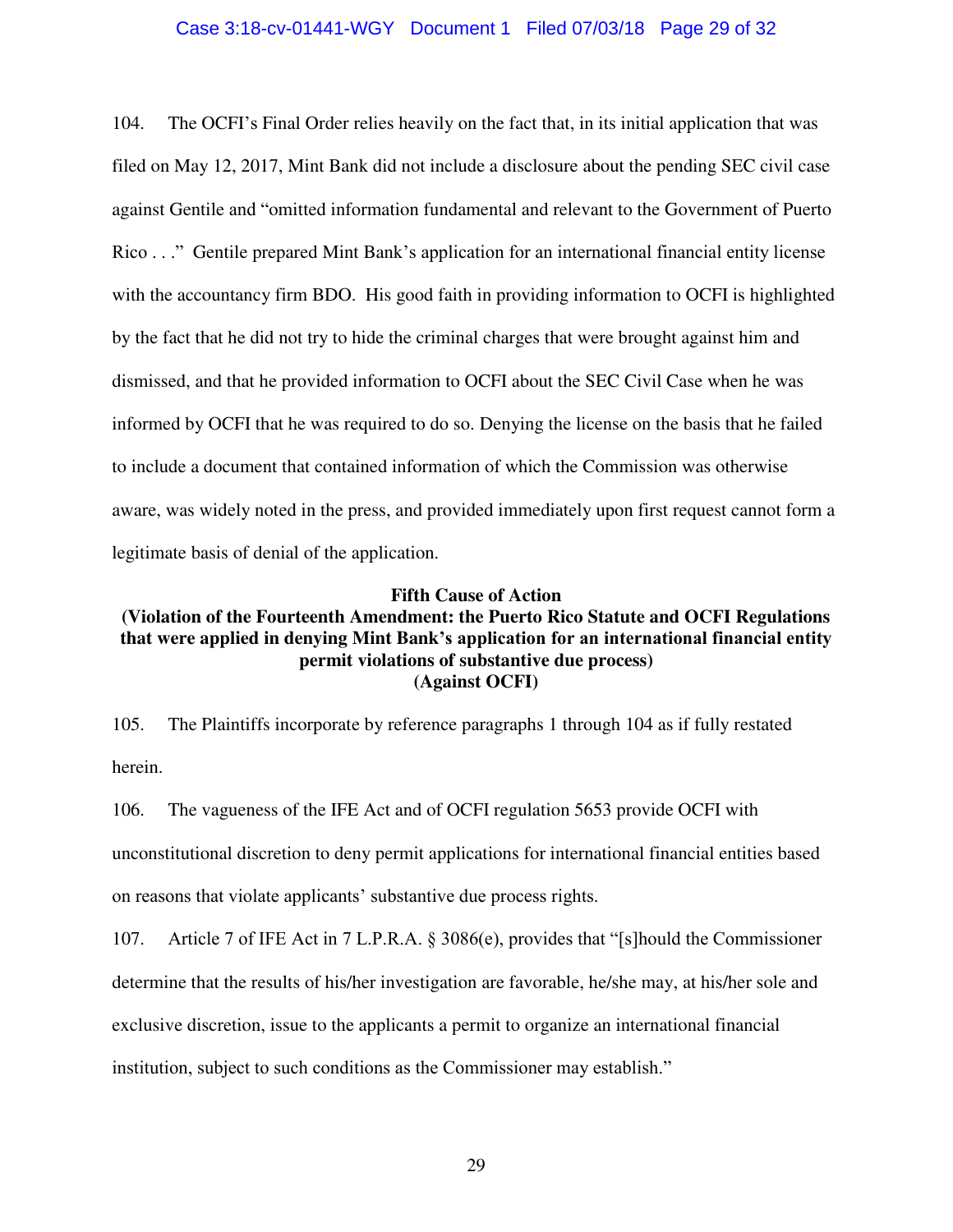#### Case 3:18-cv-01441-WGY Document 1 Filed 07/03/18 Page 30 of 32

108. OCFI may investigate the "financial solvency, credit, banking experience and business integrity" of the applicants, their directors and officers, and persons who intend to act in a similar capacity in the proposed international financial institution."  $7 L.P.R.A. § 3086(c)(1)$ .

109. Neither the IFE Act nor OCFI Regulation 5653 shed light on the meaning of the vague term "business integrity," nor has OCFI established criteria by which such "business integrity" is to be evaluated or assessed.

110. OCFI considered improper factors in evaluating Gentile's business integrity.

111. OCFI's initial decision was made prior to any opportunity for a hearing.

112. OCFI's Final Order violates the Constitution of the United States, and its actions are in excess of the statutory authority or jurisdiction of the agency, made upon unlawful procedures resulting in material prejudice, and is arbitrary and capricious. It is therefore a decision that is not authorized by law.

113. The same Administrative Commissioner may participate in the initial denial and the administrative appeal and the Puerto Rico statute provides for extremely limited review by the state courts.

114. The Commissioner's process of reviewing Mint Bank's application registration does not provide the typical constitutional safeguards that one would find in a traditional judicial proceeding.

115. Thus, the IFE Act and of OCFI Regulation 5653 shock the conscience and are void under the substantive due process clause of the United State Constitution.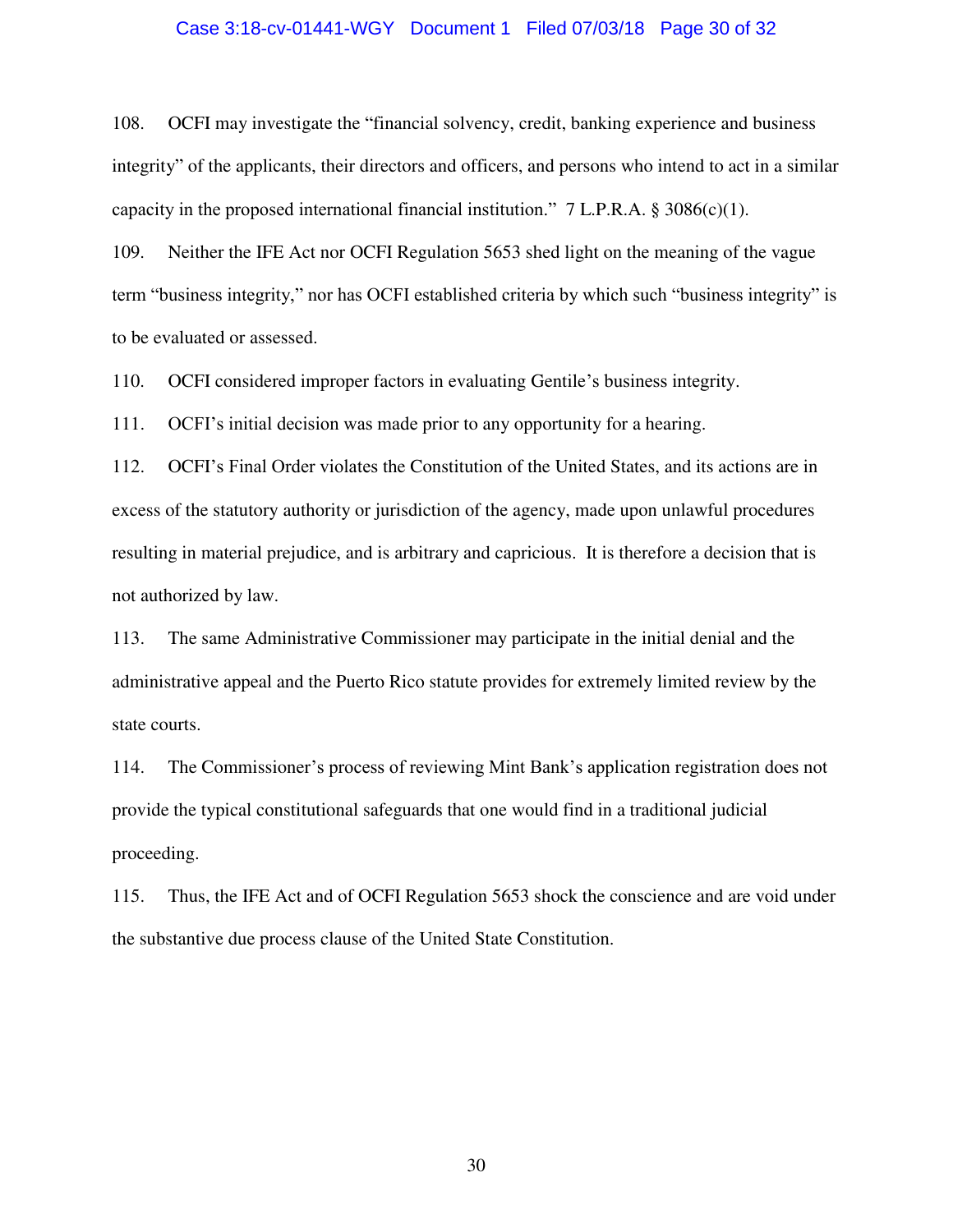# **PRAYER FOR RELIEF**

WHEREFORE, Plaintiffs demand and pray that the District Court of Puerto Rico order

the following against Defendants:

- A. Hold unlawful as a violation of the First and Fourteenth Amendments to the United States Constitution the OCFI Final Order of June 5, 2018 according to which Gentile and Mint Bank were denied a license to establish an international financial entity in Puerto Rico on illegal grounds because the decision constitutes a violation of Gentile's freedom of speech;
- B. Hold unlawful as a violation of the Fourteenth Amendment to the United States Constitution the OCFI Final Order of June 5, 2018 according to which Gentile and Mint Bank were denied a license to establish an international financial entity in Puerto Rico on illegal grounds because the decision constitutes a violation of Gentile's substantive due process rights;
- C. Hold unlawful a violation of the Fourteenth Amendment to the United States Constitution the following sections of the IFE Act:  $7$  L.P.R.A.  $\S 3086(c)(1)$  and  $7$  L.P.R.A.  $\S 3086(e)$ ;
- D. Hold unlawful as a violation of the Fourteenth Amendment to the United States Constitution Article 6(2) of the OCFI Regulation 5653;
- E. Compel OCFI to issue an international financial entity license to Mint Bank with no undue delay; or enjoin OCFI from continuing to deny the application without legal justification, and
- F. Award Plaintiffs nominal, compensatory, and punitive damages for the harm they suffered as a result of OCFI's violations of their constitutional rights.
- G. Award Plaintiffs attorneys' fees for such costs and expenses of this action, including reasonable attorneys' fees award, in accordance with 42 U.S.C. § 1988 and other applicable law.